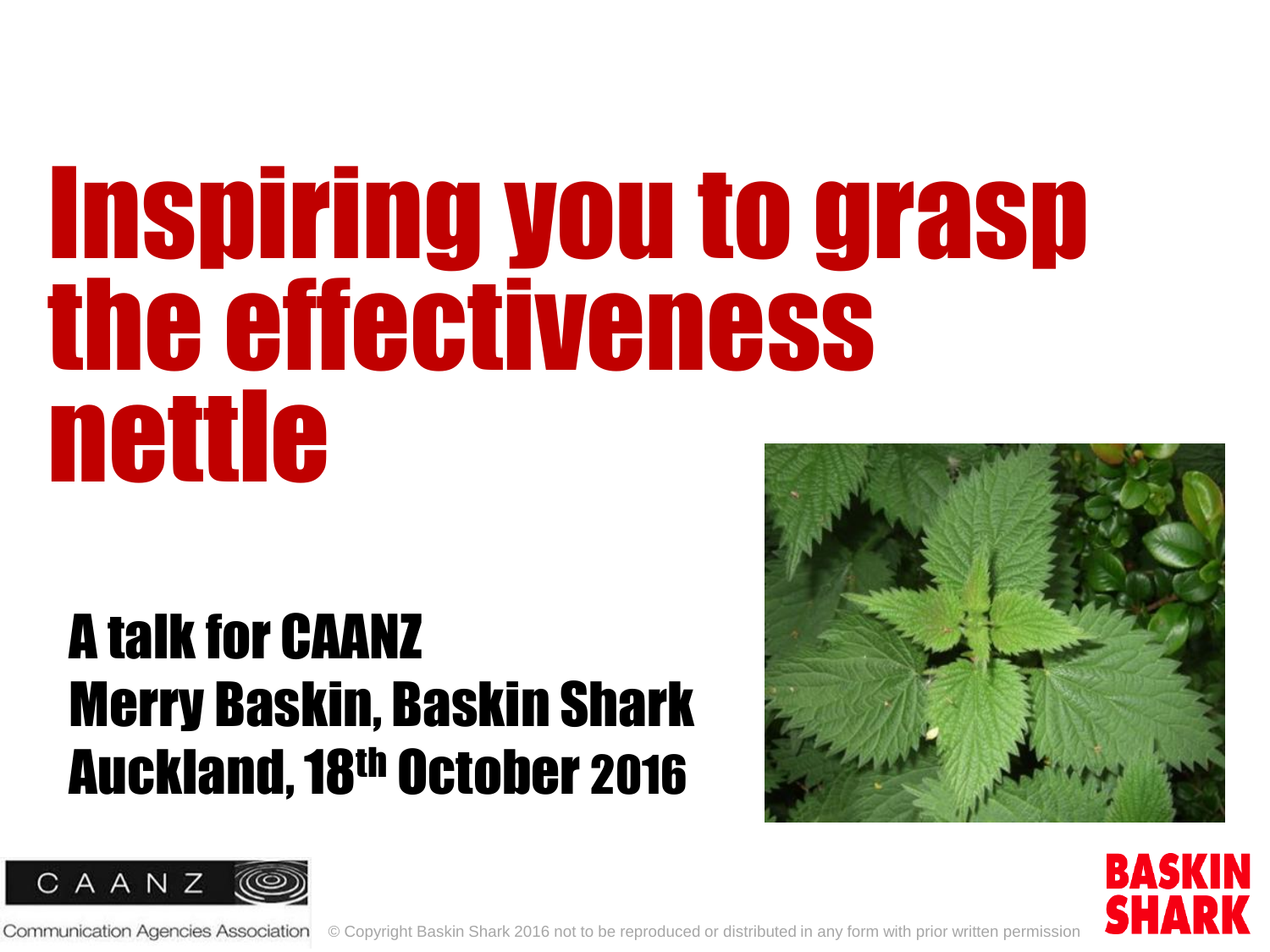#### Who was here the year for fabulous Paul Feldwick & Ali Buckanll?







**BASKIN SHARK** 

© Copyright Baskin Shark 2016 not to be reproduced or distributed in any form with prior written permission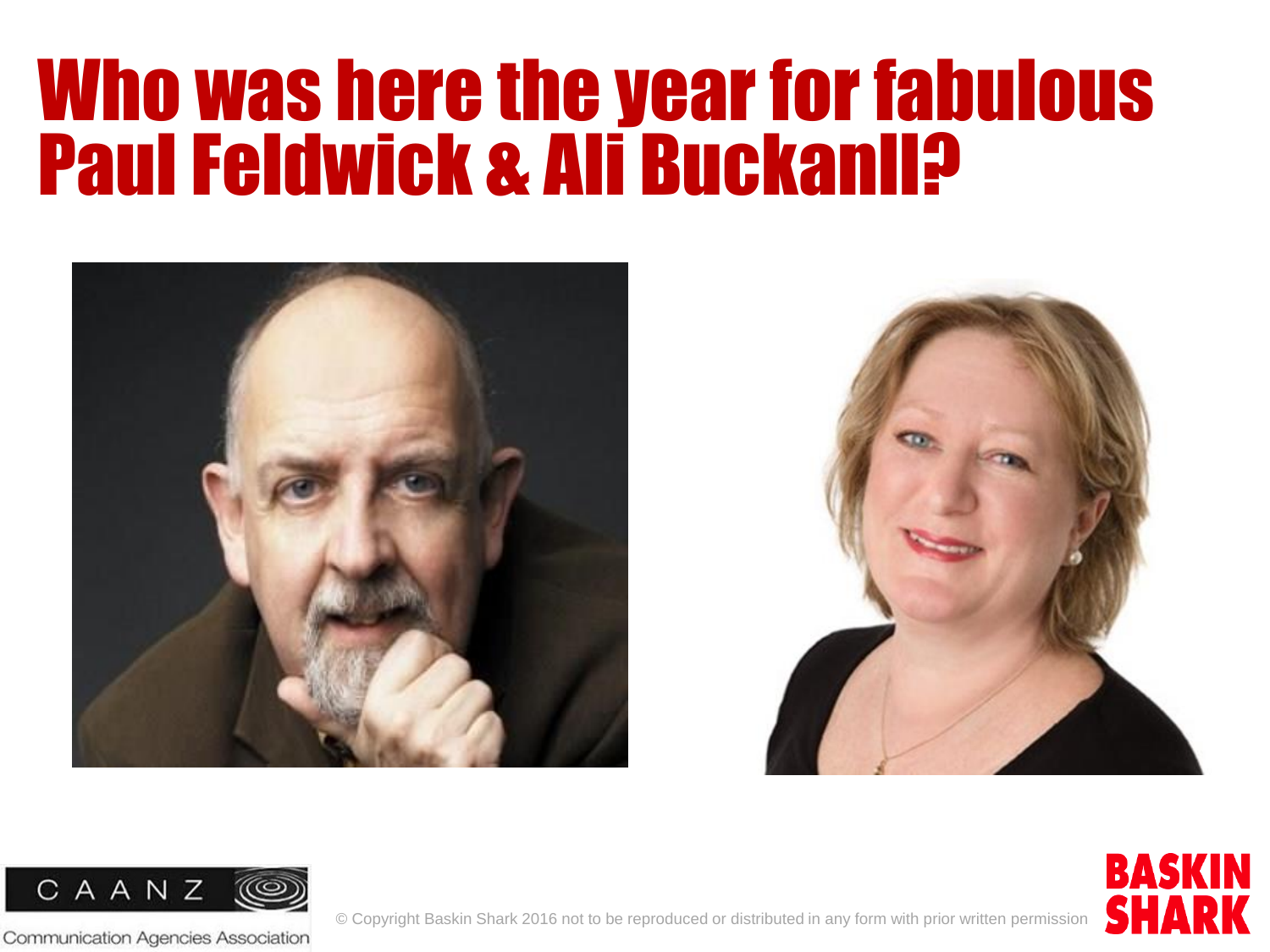#### Ali Bucknall's Top Strategic Map

For example – using strategic maps that give you a simple logic to link commercial need with the creative idea





**Communication Agencies Association** 

RAS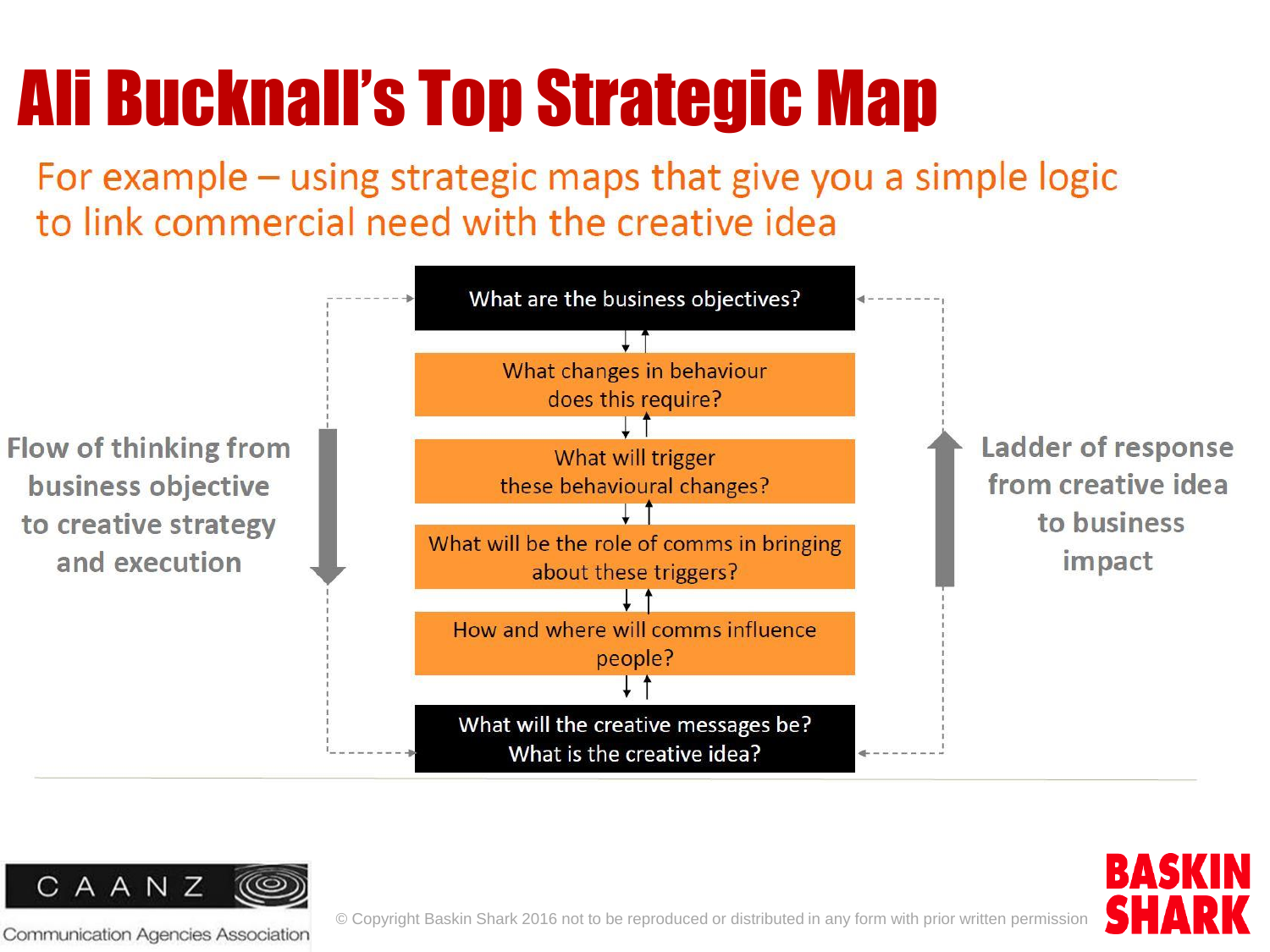#### "Those who do not learn from history are condemned to repeat it"

#### Paul spoke about:

- **History of ad theory and FX measurement**
- **IPA = rigorous case studies linking advertising to** real business outcomes: sales, share of market, profitability, margins, staff morale, customer engagement, long term brand building
- **Intelligent interpretation of multiple measures**  The magnificent meta-analysis of those awards by PF/LB

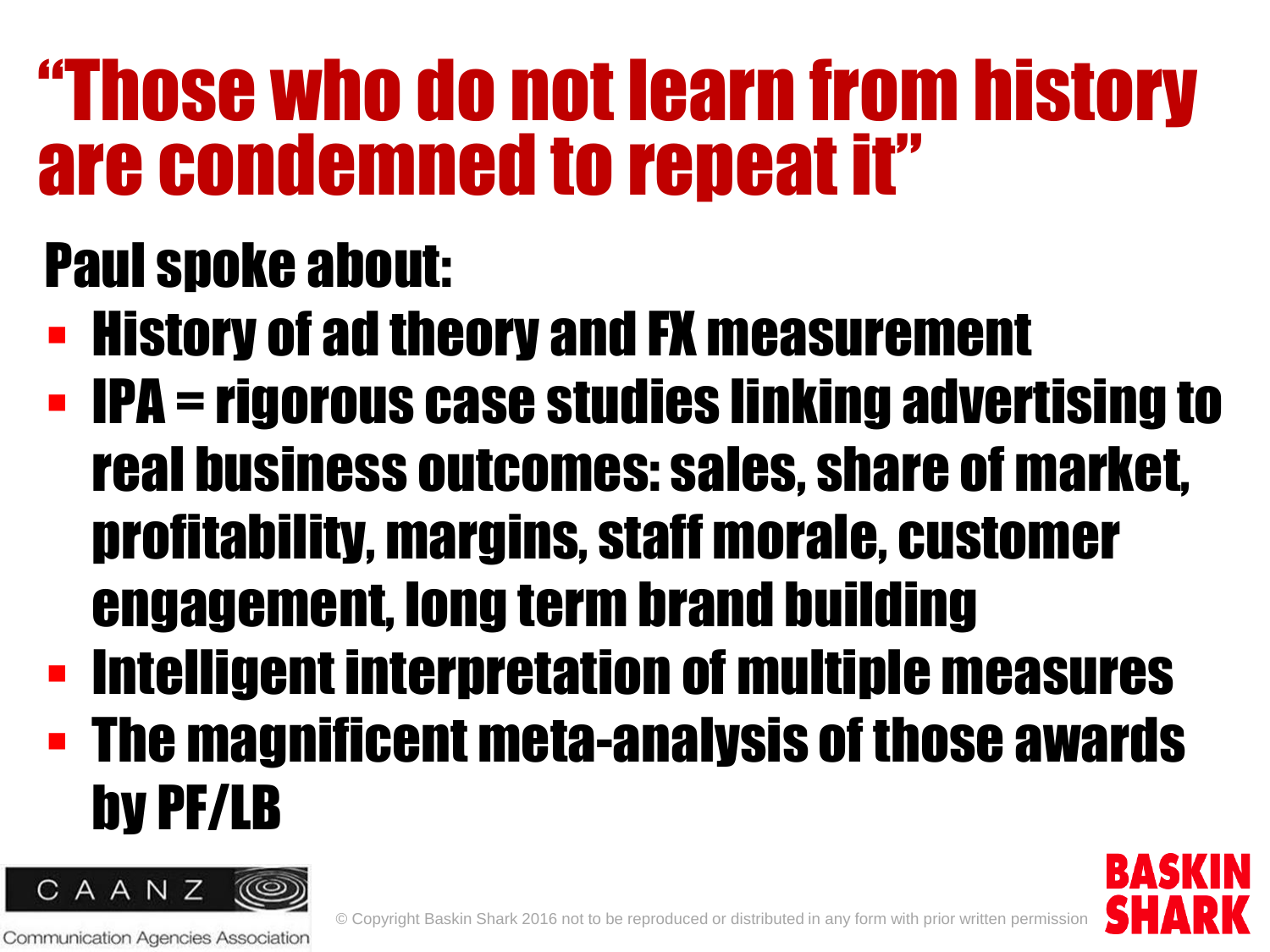#### **A MASTER CLASS IN** BIRZAIN PLANNING **HE TIMELESS WORKS OF STEPHEN KING**

"Advertising has many gurus, many professors, many geniuses and many mavericks. But only one King."

EDITORS JUDIE LANNON AND MERRY BASKIN With contemporary contributions from Tim Broadbent Ogilvy Jeremy Bullmore WPP Hugh Burkitt The Marketing Society Stephen Carter Brunswick Neil Cassie The Cassie Partnership Simon Clemmow CHI & Partners Rita Clifton Interbrand Martin Deboo Investec Tom Doctoroff JWT William Eccleshare BBDO Paul Feldwick PFL Chris Forrest The Nursery Mike Hall Hall & Partners Creenagh Lodge Corporate Edge Kevin McLean Wardle McLean Ty Montague JWT Guy Murphy JWT Marco Rimini Mindshare Rosemarie Ryan JWT Andrew Seth Plum Baby David Smith DVL Smith Group Rory Sutherland Ogilvy Malcolm White krow

# Stephen King's **Legacy**



© Copyright Baskin Shark 2016 not to be reproduced or distributed in any form with prior written permission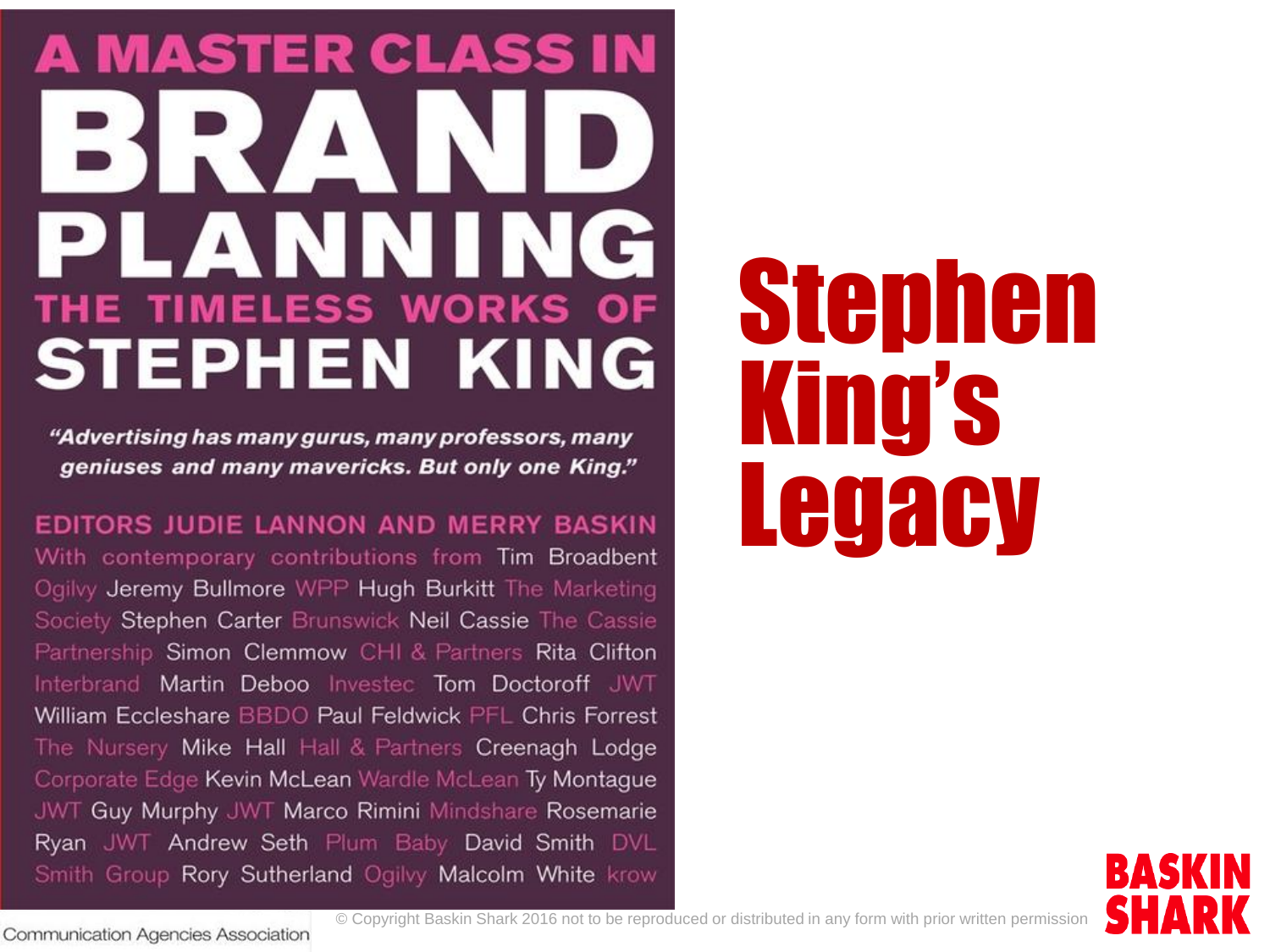#### His Strategic Tool: The Planning Cycle Stephen King, JWT 1968





**Communication Agencies Association**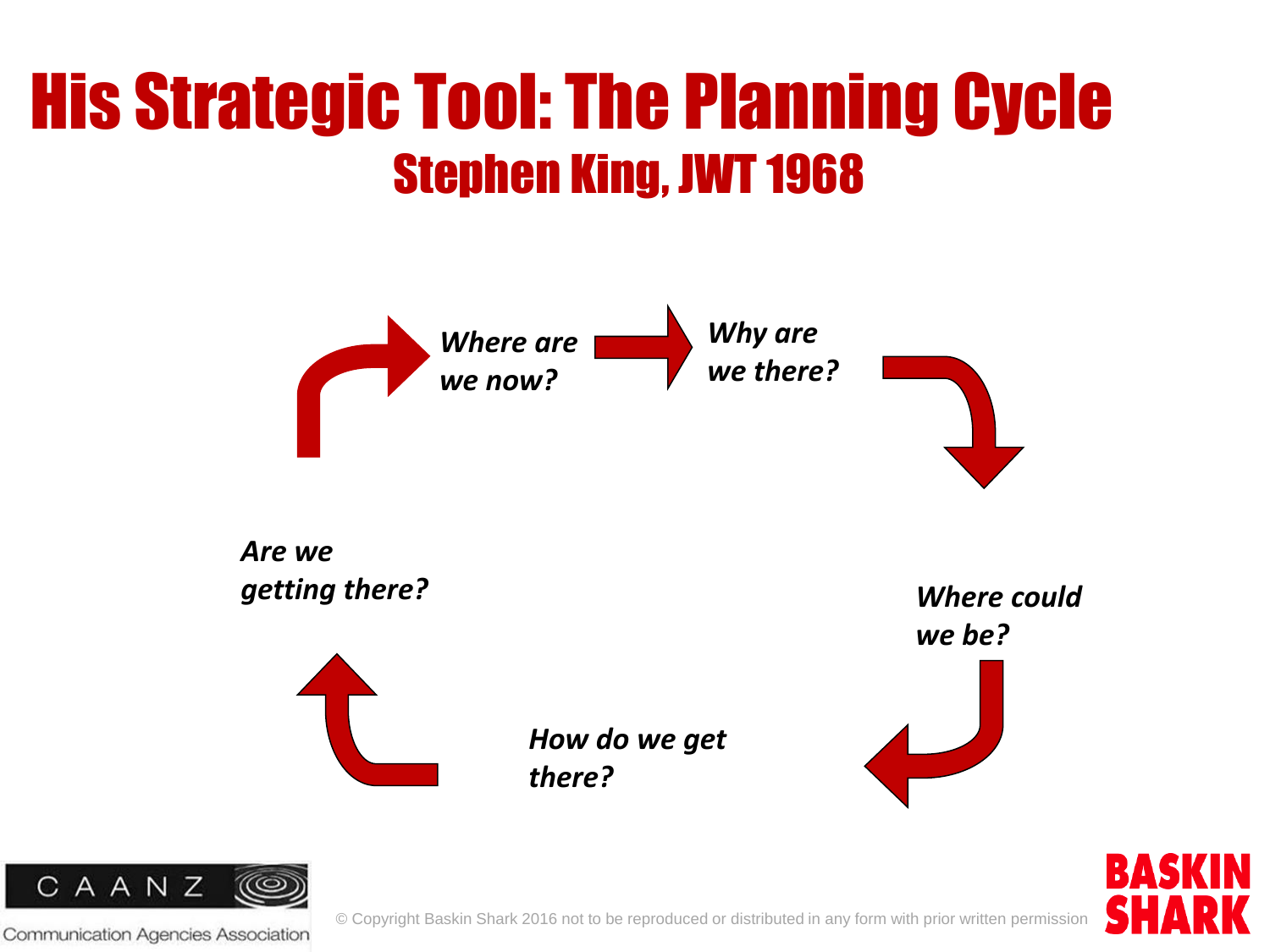#### Jay Chiat's Wisdom



Communication Agencies Association

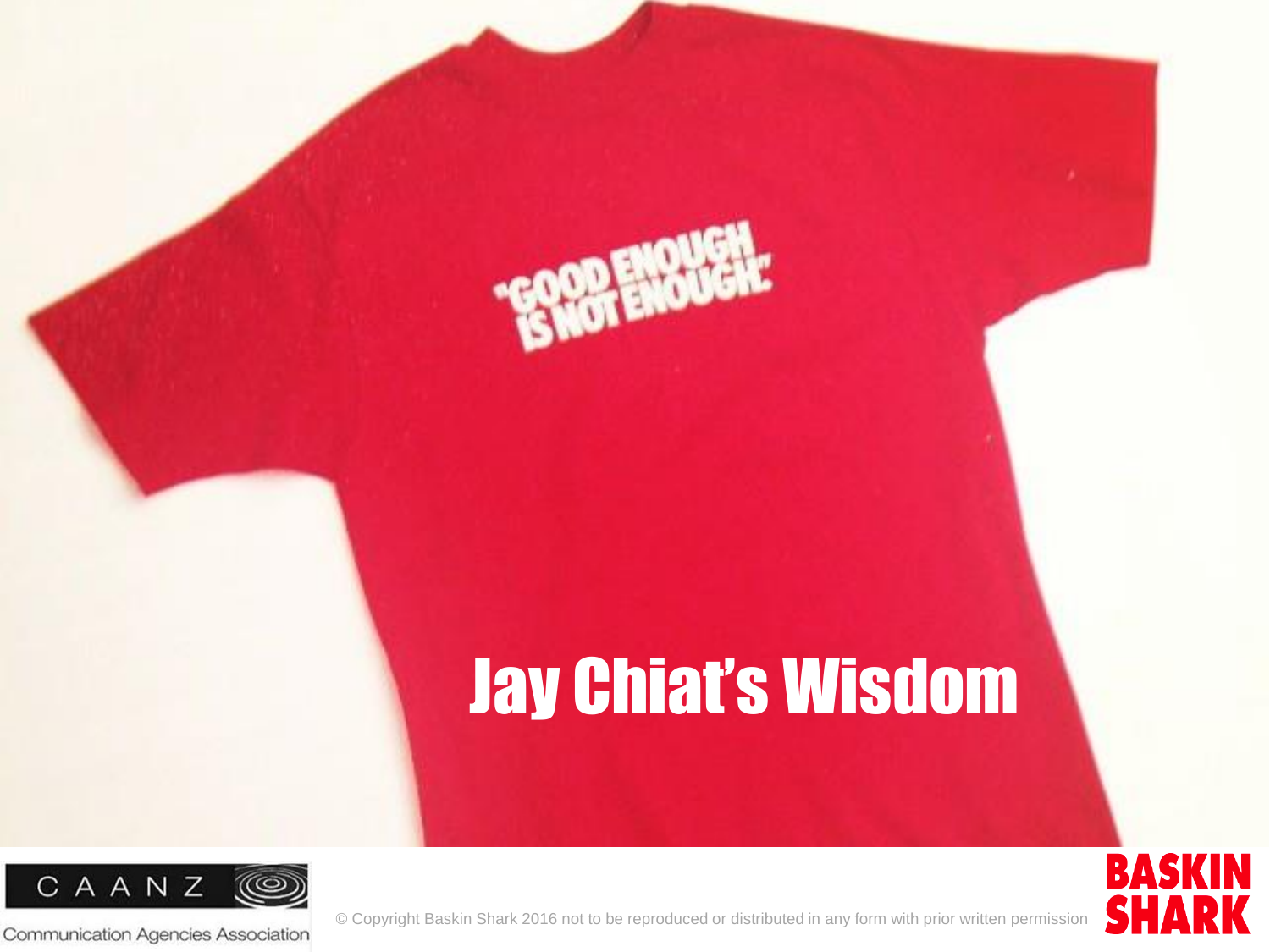#### Who am **I**P What do I know?

- Former agency planning head
	- JWT London; Chiat/Day New York; Lowe/Brindfors Europe
- Veteran APG/IPA Course Tutor
	- UK, Europe, Asia, Africa, America
- Best Practice Author Admap
	- Most downloaded pieces 2011 -2015
- Strategy Awards Judge
	- APG, Jay Chiat, Marketing Soc
- Effectiveness Judge:
	- IPA, Cannes Lions, US/Euro/NZ Effies



DO SHARKS COMPLAIN ABOUT MONDAY? NO THEY'RE UP EARLY, BITING STUFF, CHASING SHIT, BEING SCARY -REMINDING EVERYONE THEY'RE A **FUCKING SHARK.** 

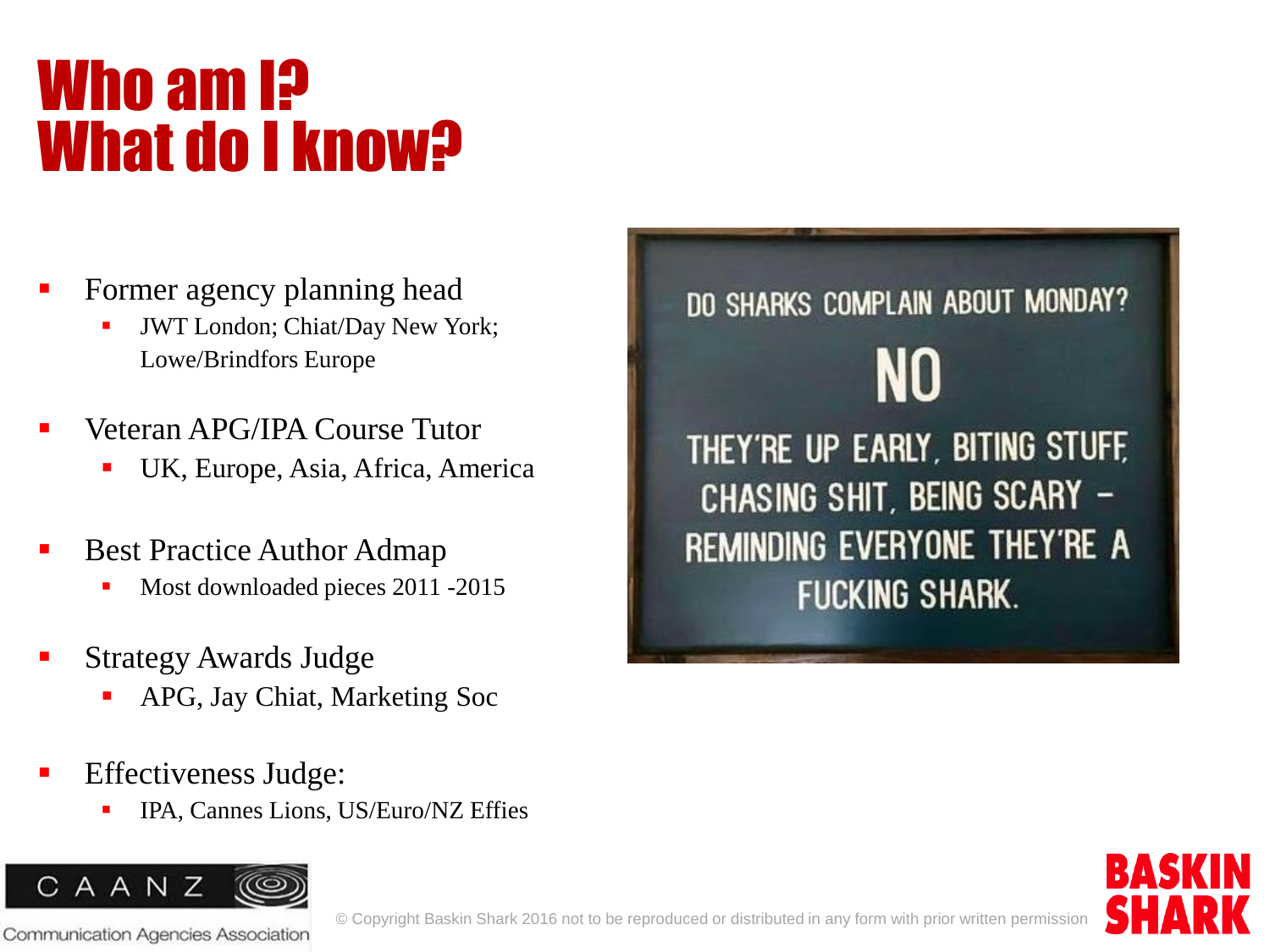## HBR – The business issues ahead

- New rivals, new rules
- **Productivity decline**
- Aging workforce
- Tax breaks likely to change
- **EXTENDER Interest rates increase**
- **Labor costs increase**
- Talent war ensues
- **Profit margins shrink**





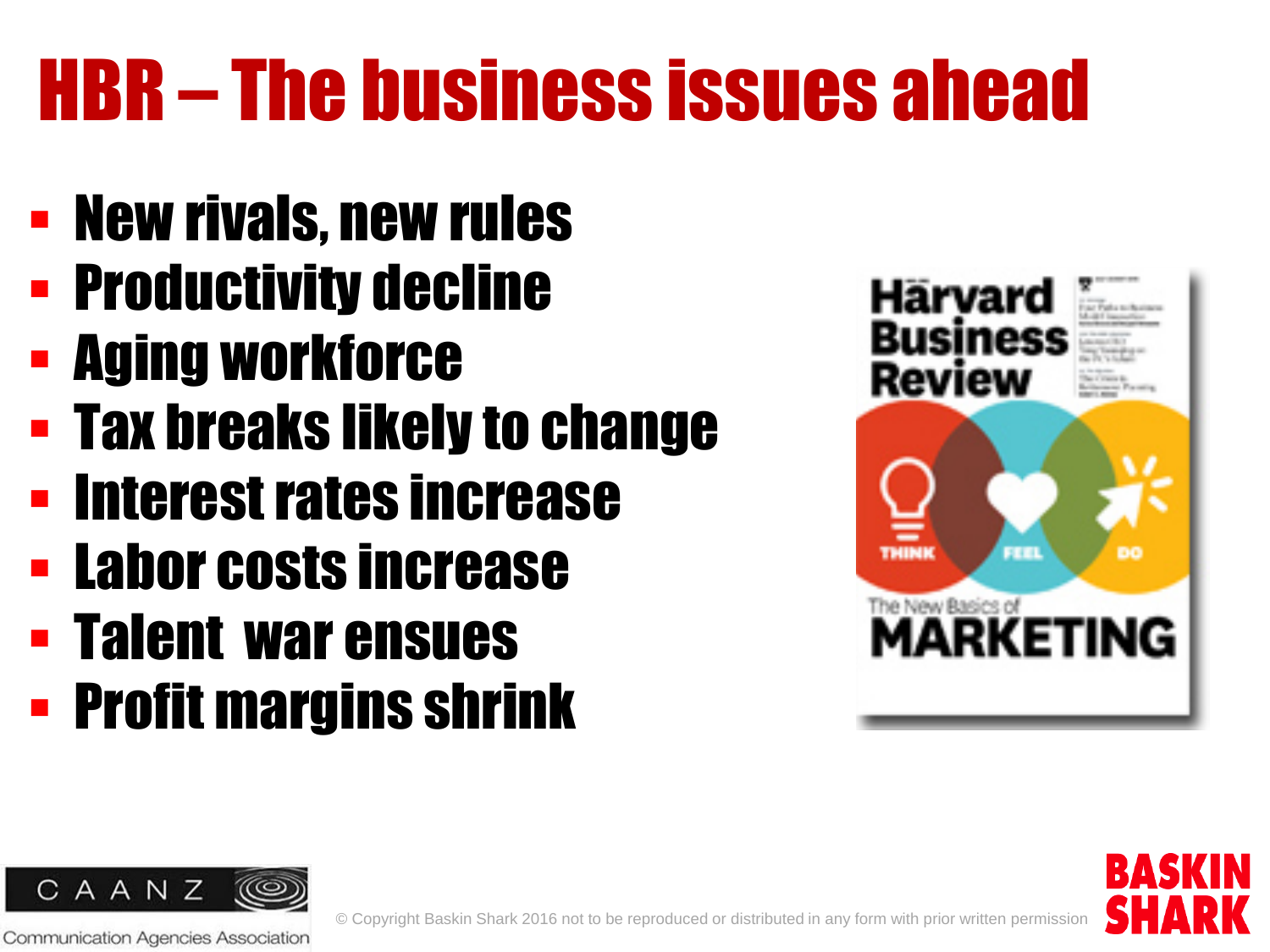## Our industry issues ahead:

- **Mass TV audiences declining**
- Growth of once a year event ads
- Shrinking client tenure
- Long term agency relationships dying • Ad blockers growing



**Communication Agencies Association**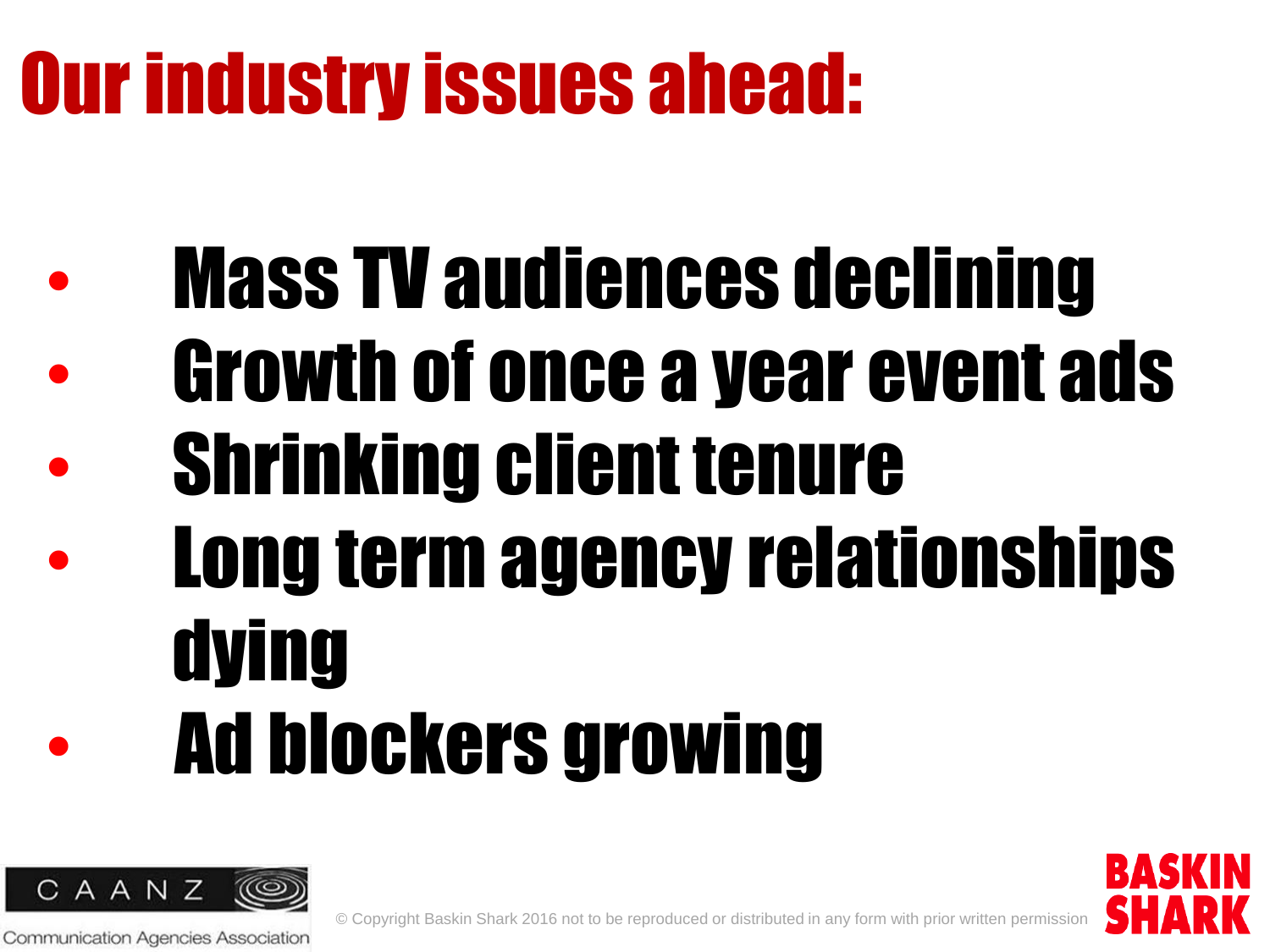#### Issue: Traditional brand building infrastructure is collapsing (1):

## • "Mass TV audiences declining" (allegedly)





**BASKIN** SHA

© Copyright Baskin Shark 2016 not to be reproduced or distributed in any form with prior written permission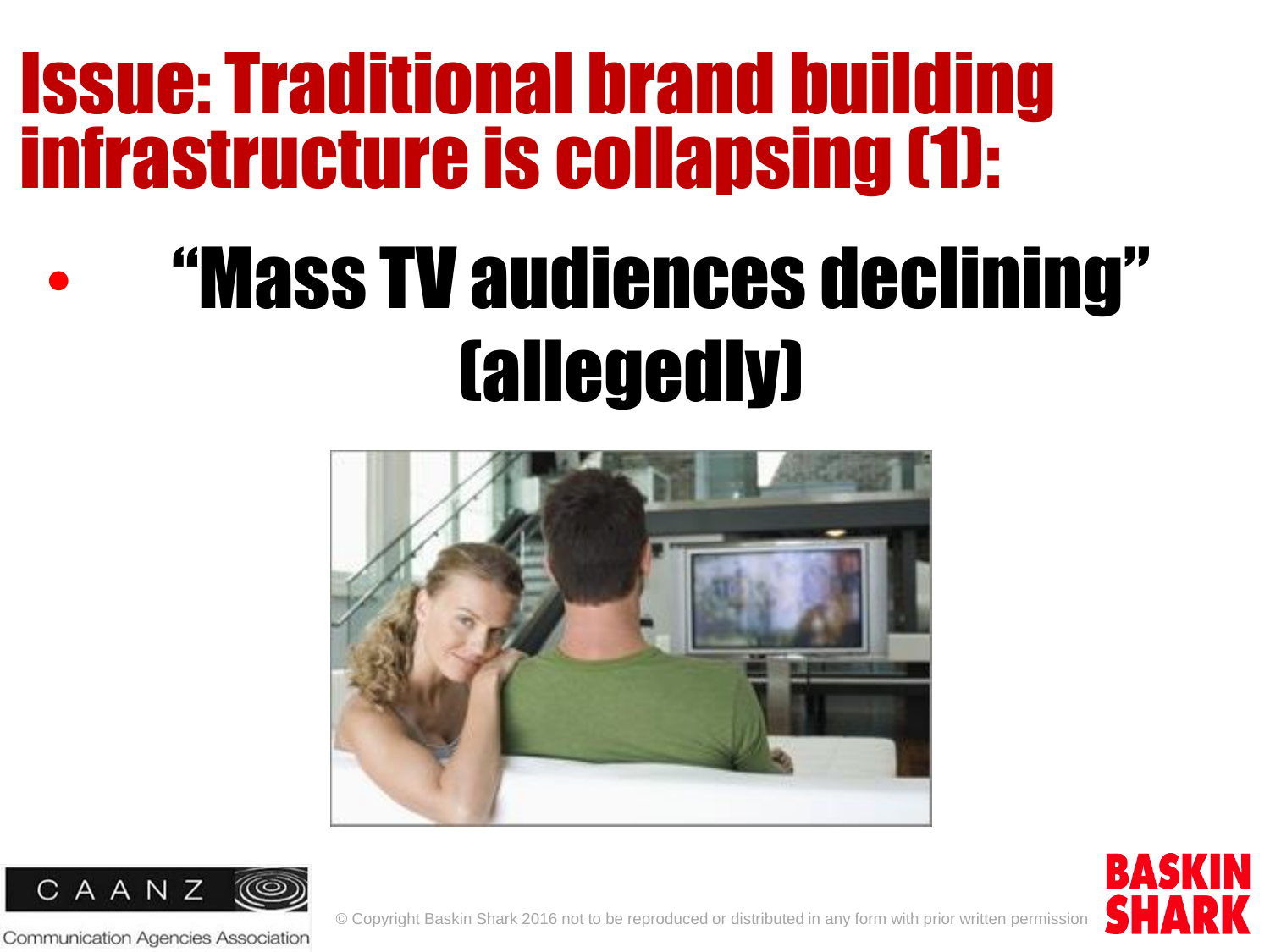#### TV is becoming more effective (IPA)

#### **Effectiveness of campaigns using TV as lead medium**





Communication Agencies Association

© Copyright Baskin Shark 2016 not to be reproduced or distributed in any form with prior written permission

BASK

SHA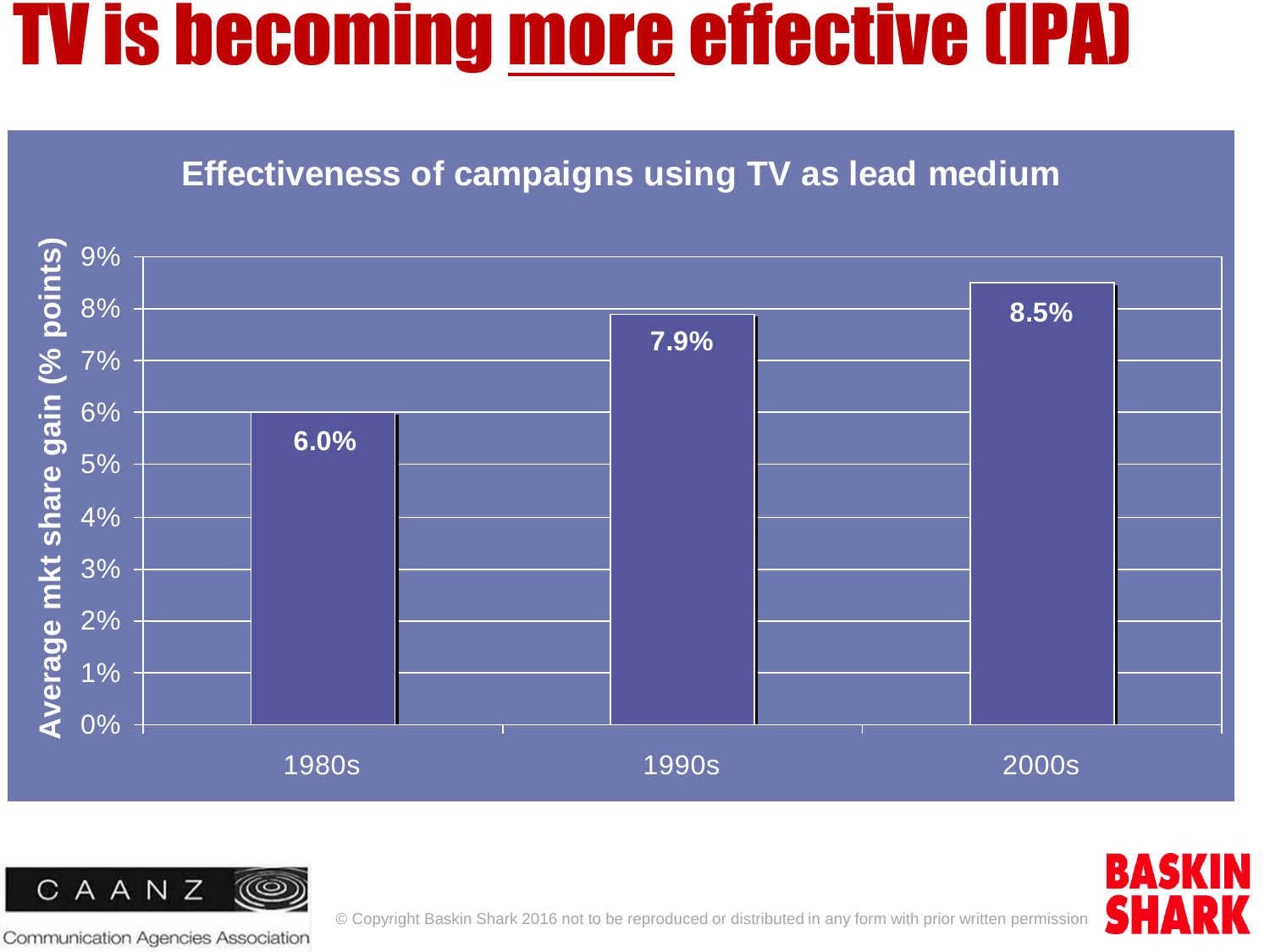#### Issue: Traditional brand building infrastructure is collapsing (3):

• Agencies master tacticians not brand builders • Predominance of Efficiency over Effectiveness. **Fewer case histories to inspire** 



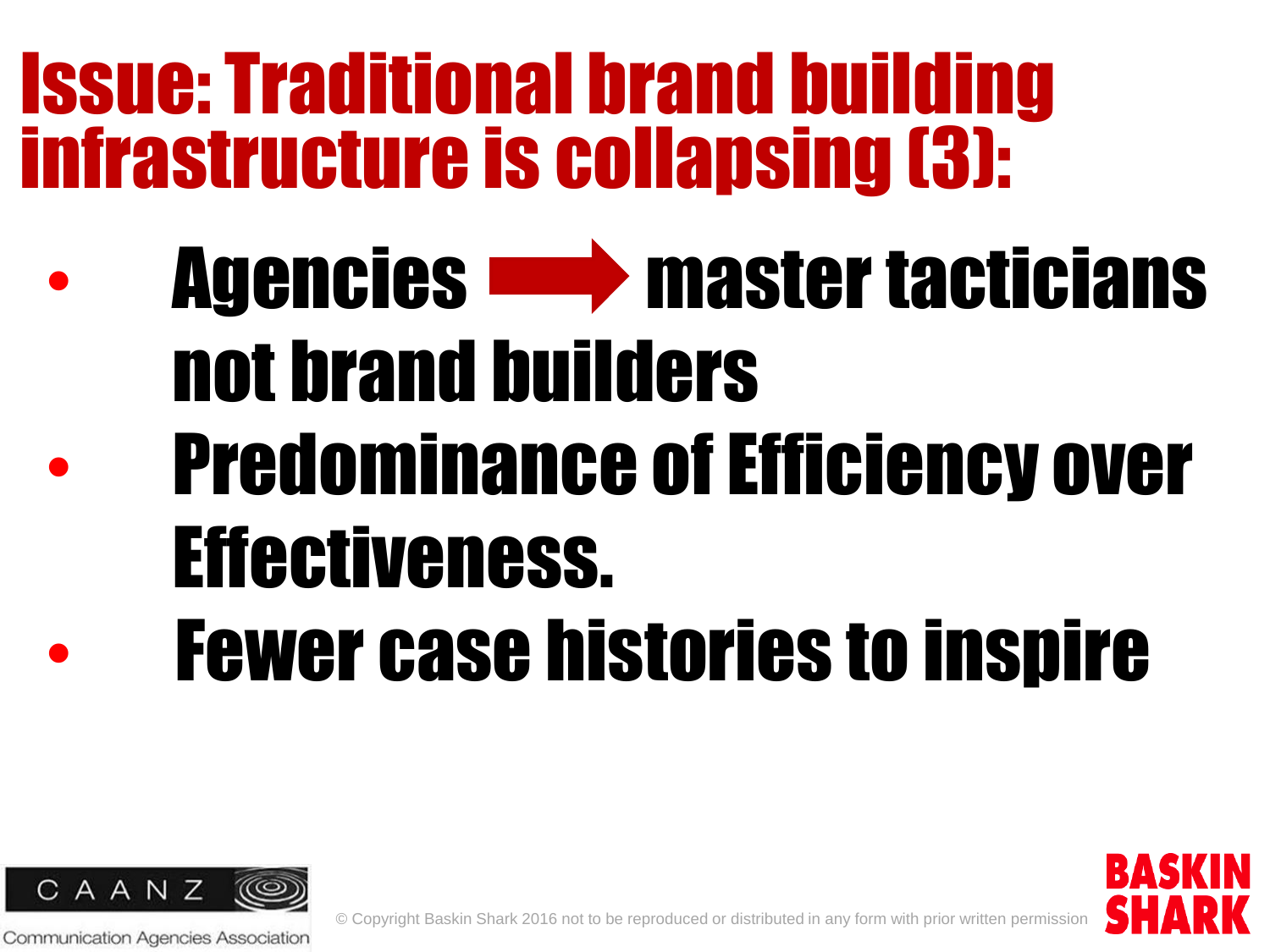#### Back to the Nettles…





- 1. MacDonalds/Omnicom zero profit PBR 'deal'
- 2. On line advertising fraud
- 3. Short termism undermining creative effectiveness
- 4. Media's shady kickbacks
- 5. Declining digital ad spend
- 6. Online identity crisis



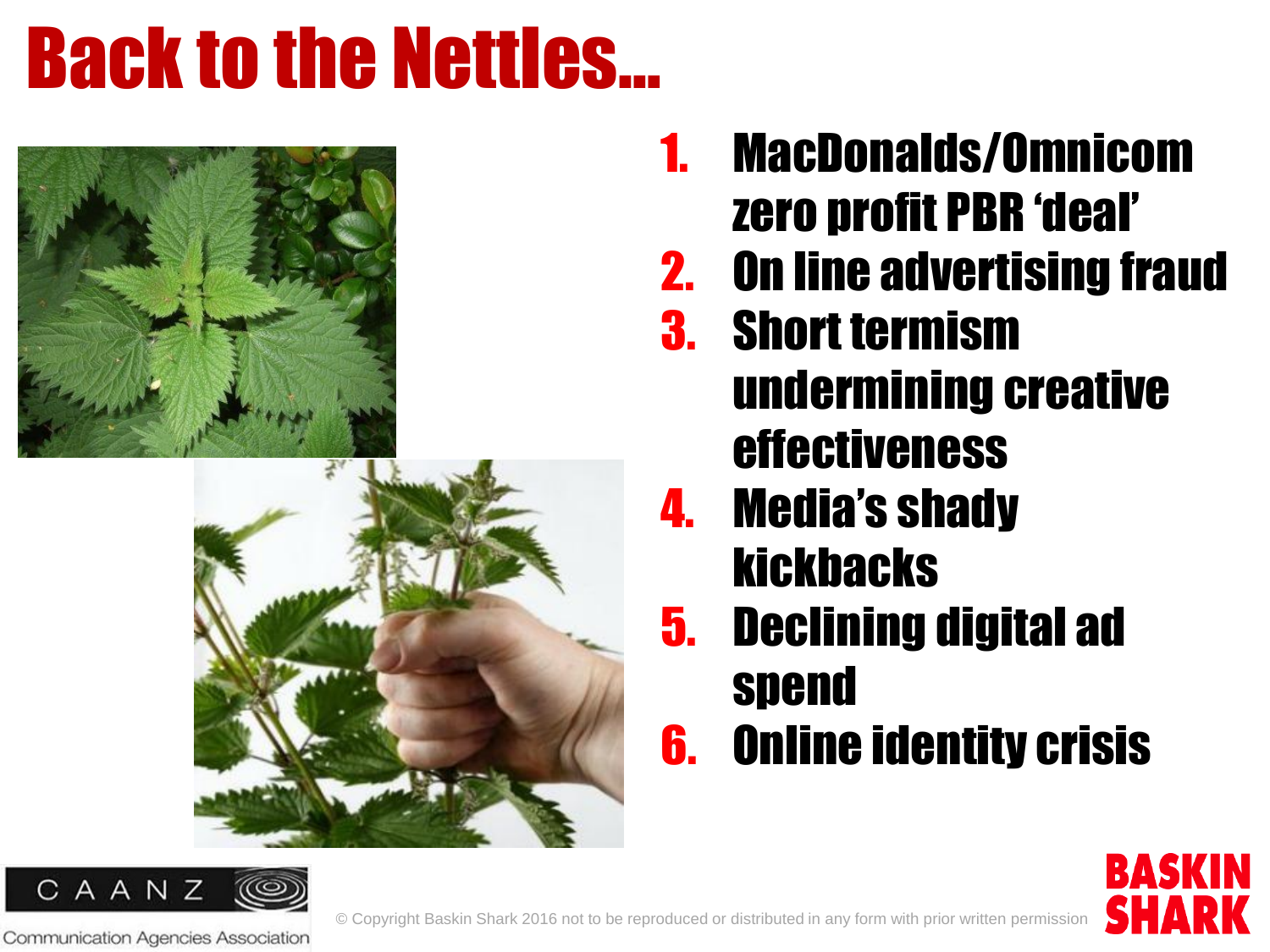#### 1. McDonald's/Omnicom zero profit PBR 'deal'

 "The client required competitors to complete their respective pitches in 60 days, and presented contracts forbidding future partners from turning a profit on base compensation. Agencies work at cost before meeting unspecified targets for performance-based pay" (Ad week)

#### **- Martin Sorrell wasn't lovin' it!**



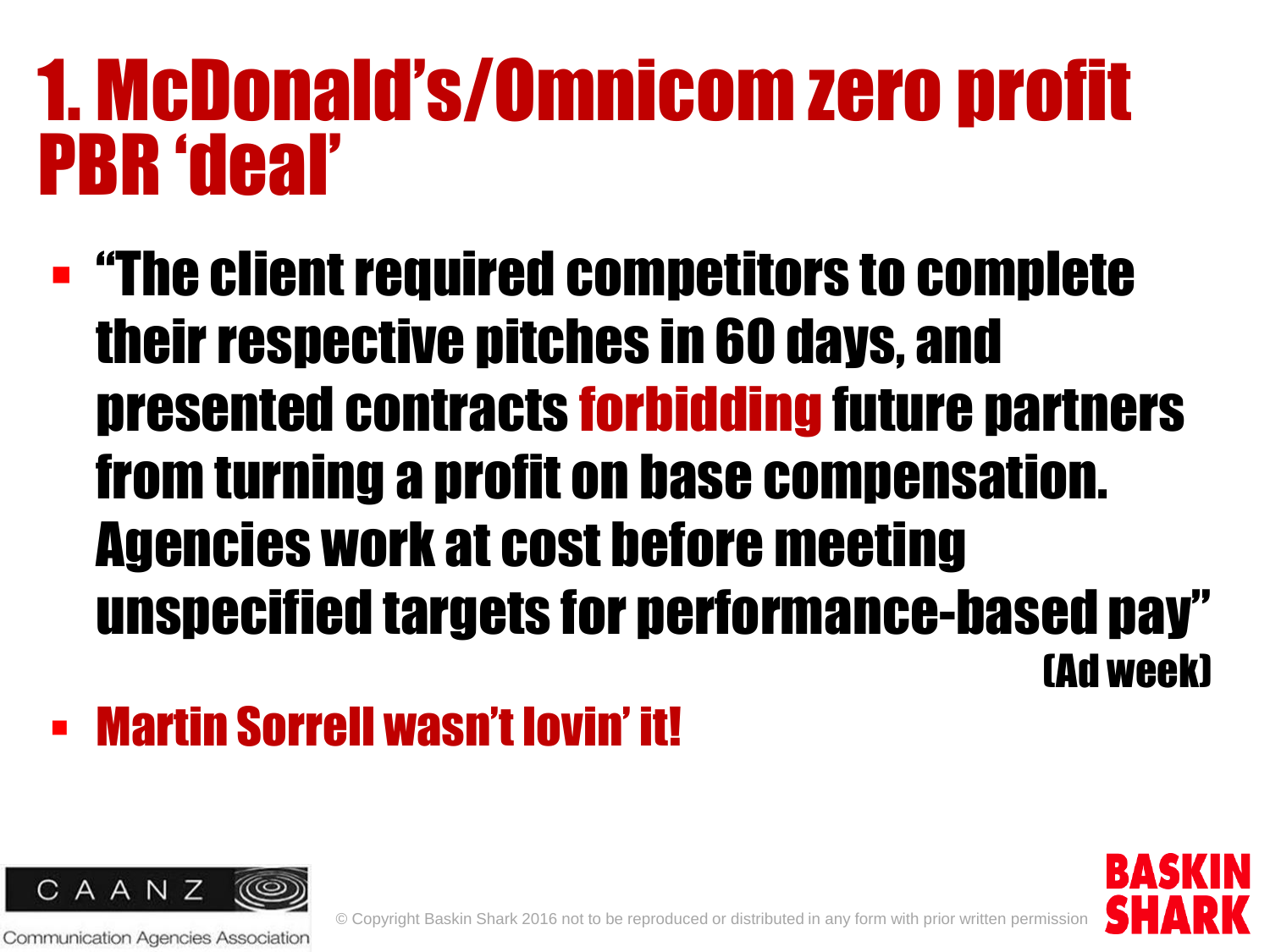### PBR or PRF

- A good incentive to deliver outstanding work that works
- Can be applied to all sectors of Marketing
- Risk and reward
- Clients must have the budget to pay up
- Currently 66 % of agency contracts are based on some sort of PBR in the UK

#### (source IPA)



**Communication Agencies Association**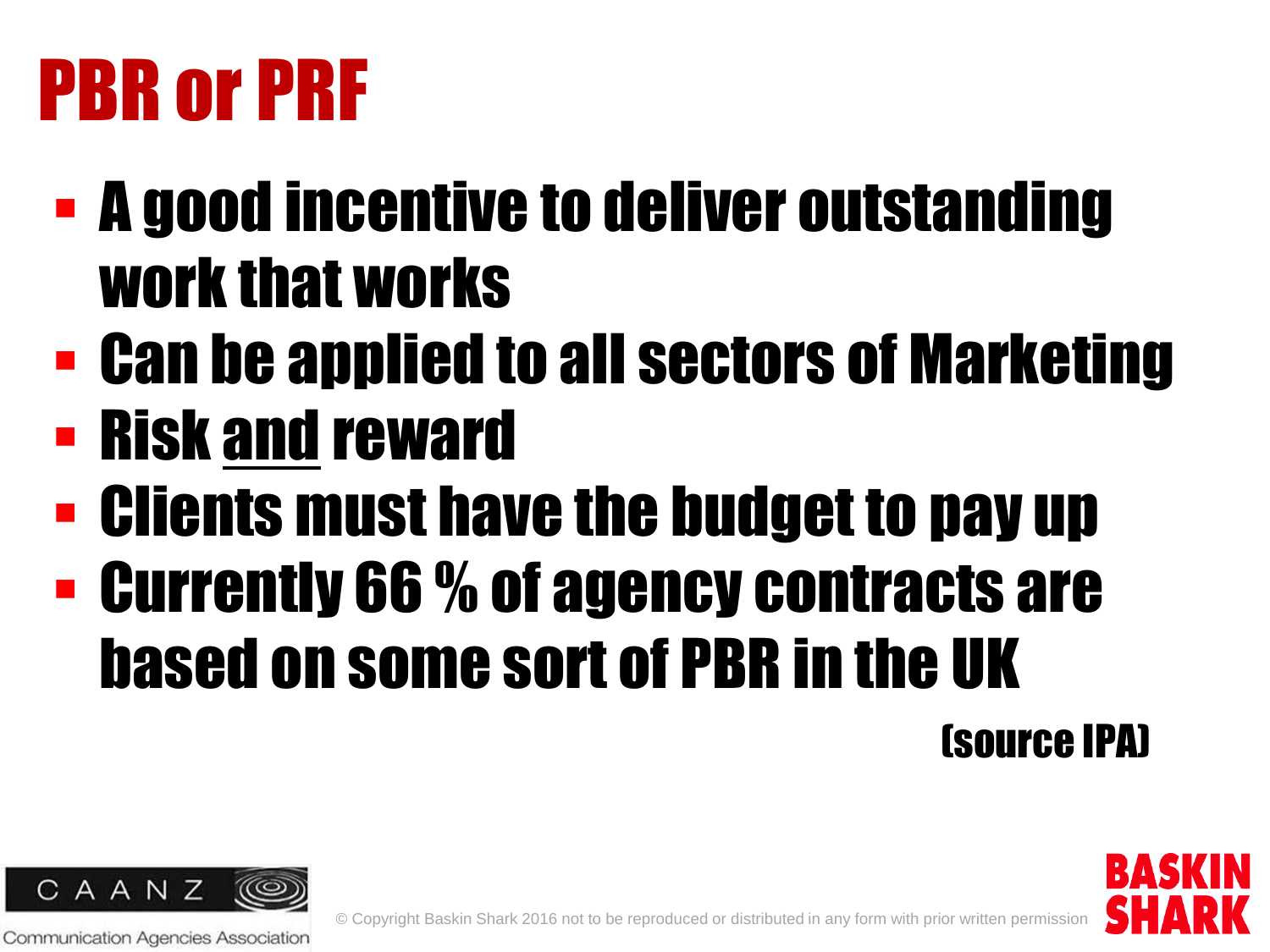#### Before you adopt a PRF consider:

# Context Win Win Objectives Difficulties Administration



**Communication Agencies Association** 

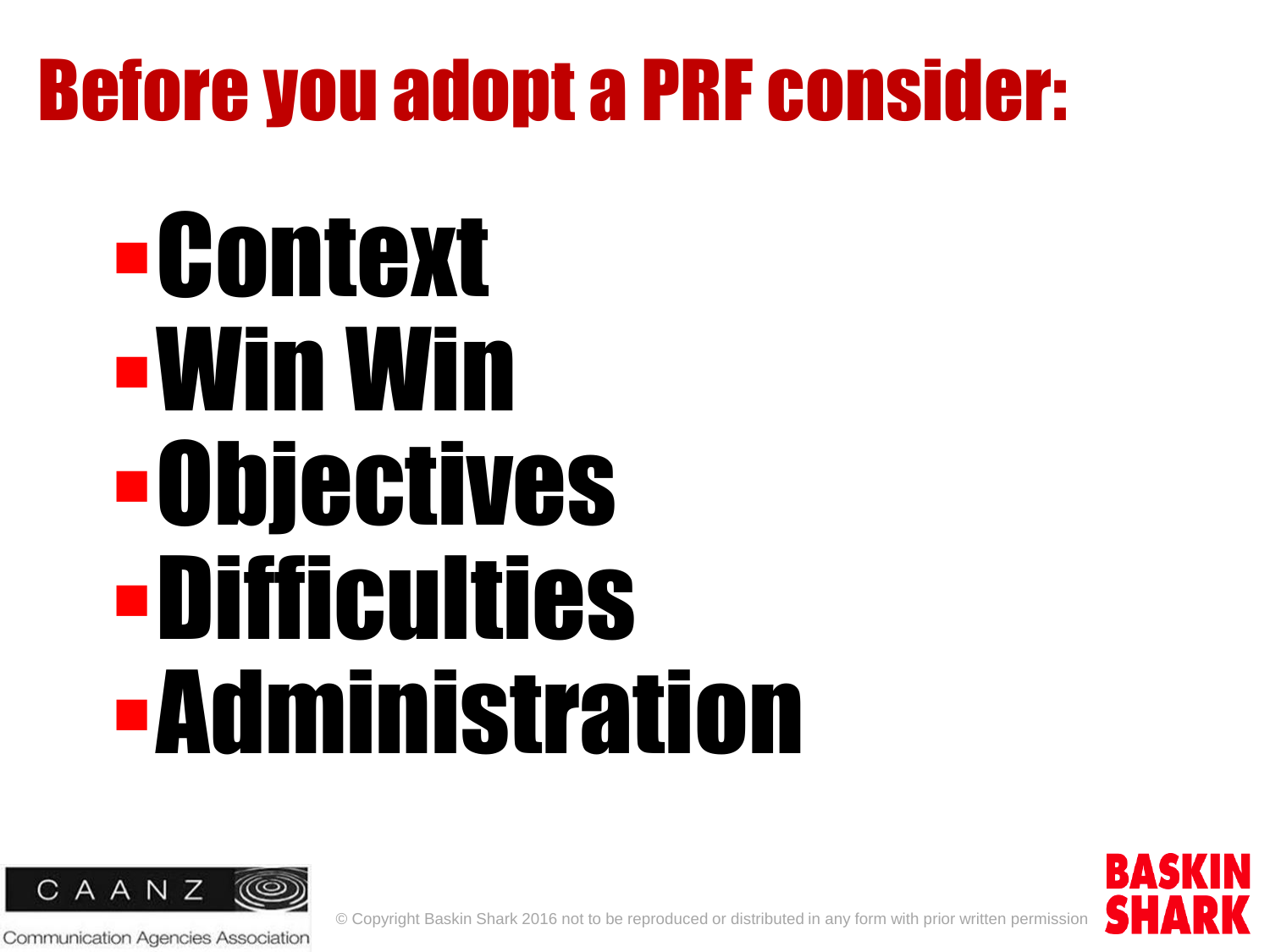## Implications for Planning

- **Who is going to police it?**
- Combination of qual and quant
	- measures, business, brand, consumer
- What about other measures e.g. creative awards, results focused awards (Effies?)
- **Have you got the craft skills?** Can you 'showcase your science?'

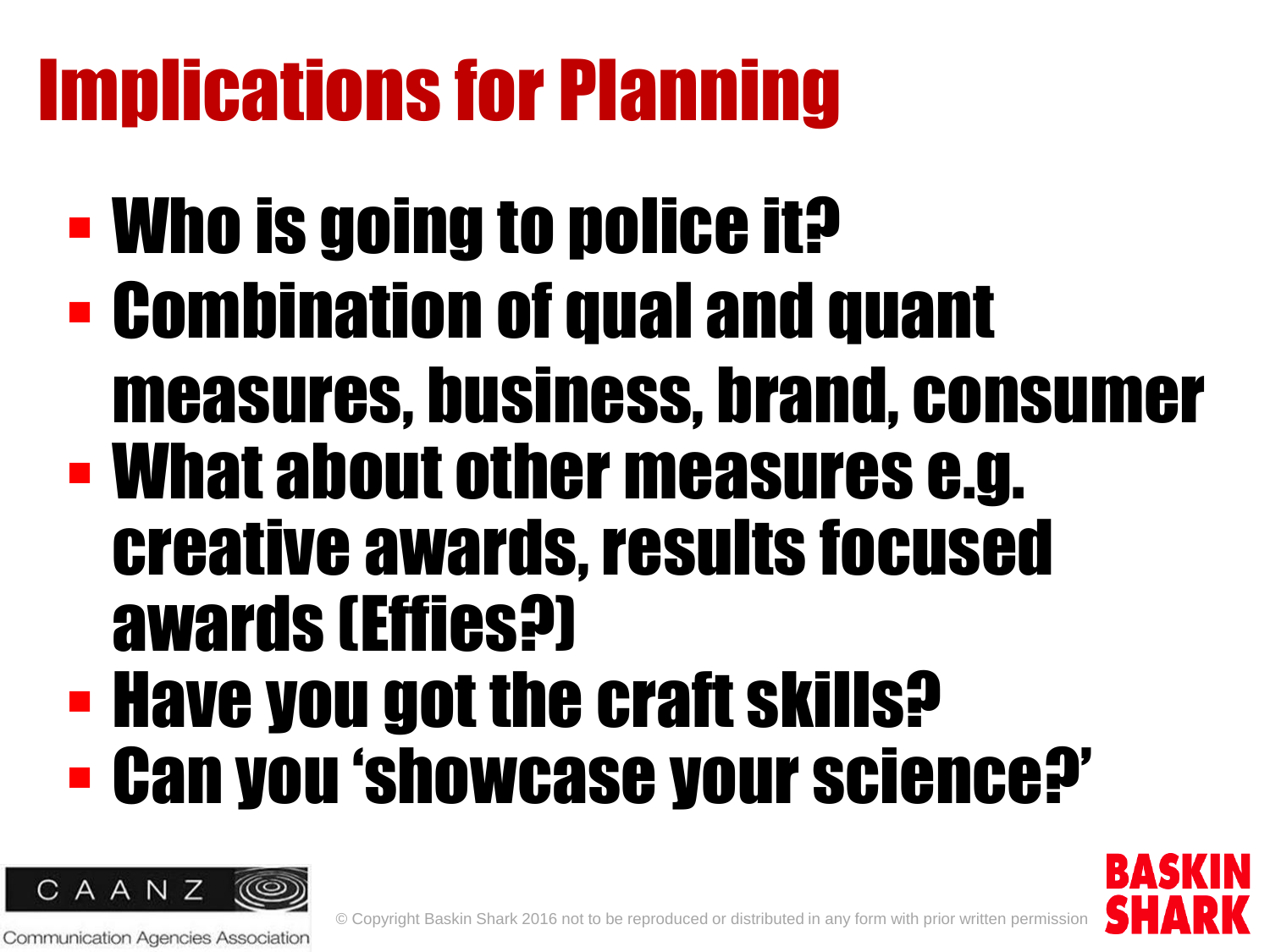## 2. On line advertising fraud

- "Tsunami of bullshit about digital video"\* **- Inflated viewing figures for over 2 years** by as much as 80%
- A digital view = 3 seconds in and you are counted
- NB: Lumen data shows that only 4% of digital display ads are viewed for more than 2 seconds

\*Professor Mark Ritson



**Communication Agencies Association**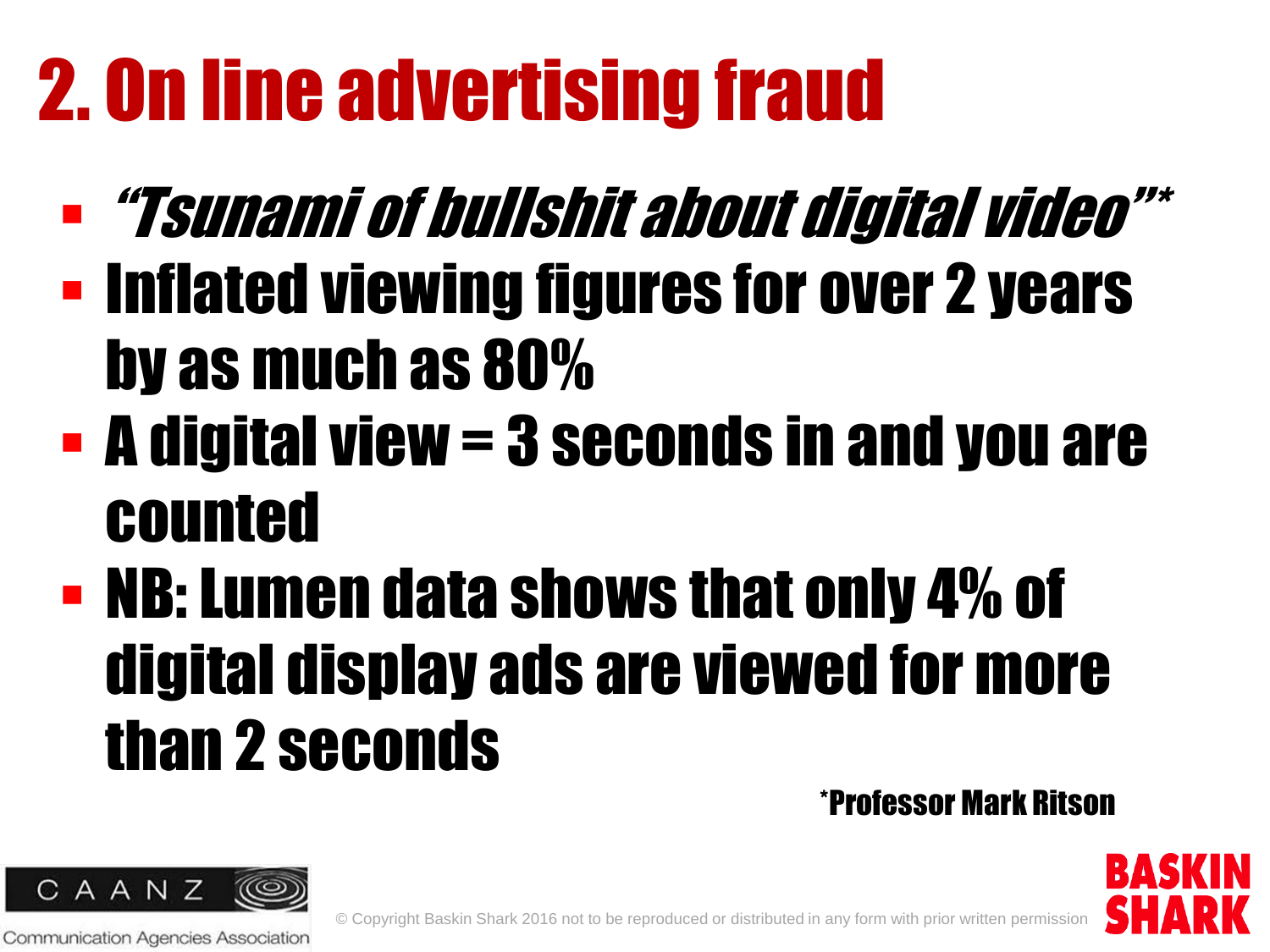#### 3. Short termism undermining creative effectiveness

"While creatively awarded campaigns are six times as efficient as nonawarded campaigns, it was12 times in 2011".

#### Peter Field/IPA 2016



**Communication Agencies Association** 



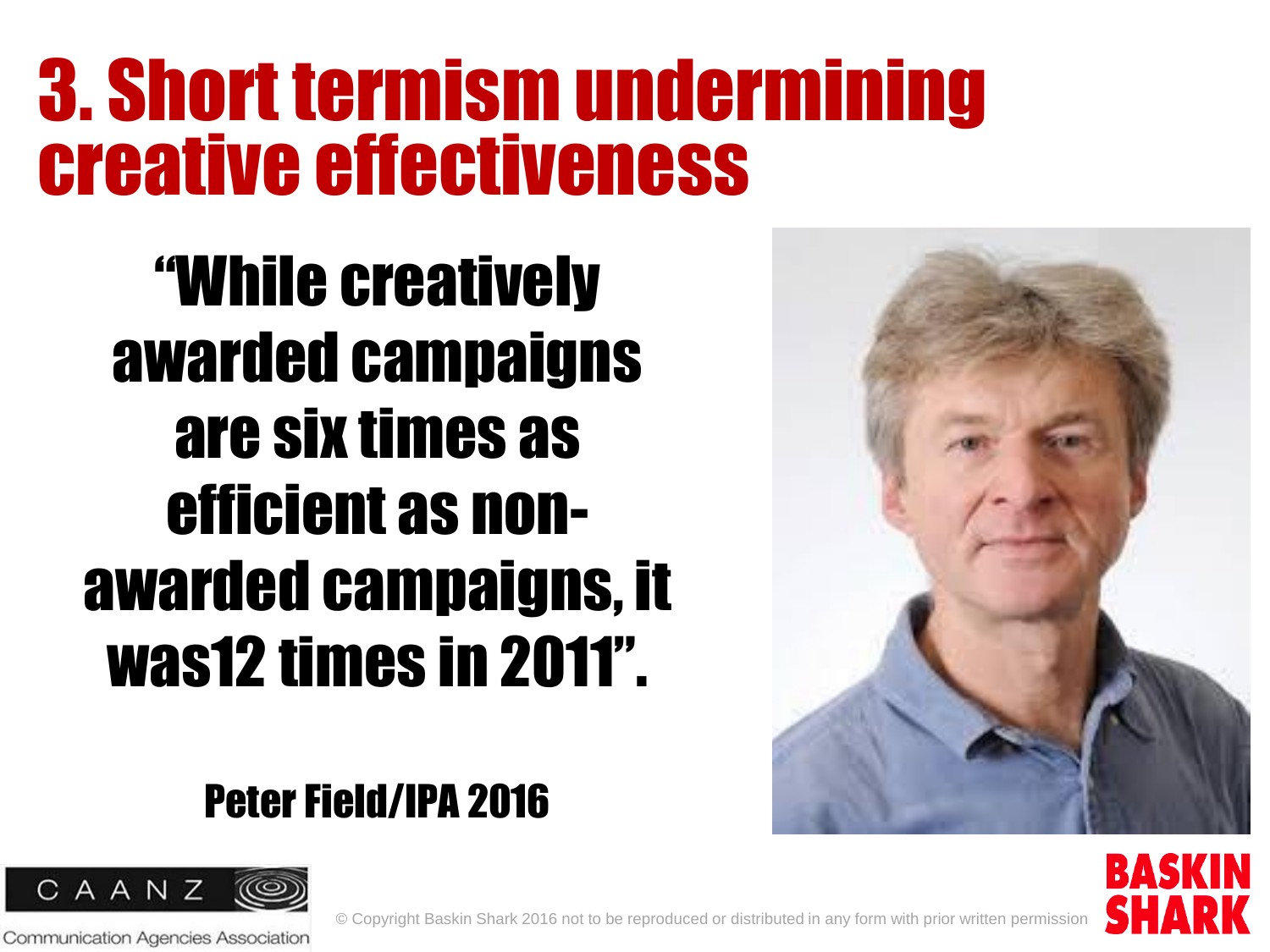### 4. Media's "shady kickbacks"

## "I don't believe that [media agencies] have got the best interest of their clients at heart any more."



**BASKI** 

SHA

Jon Mandel, ex CEO of media agency Mediacom



**Communication Agencies Association**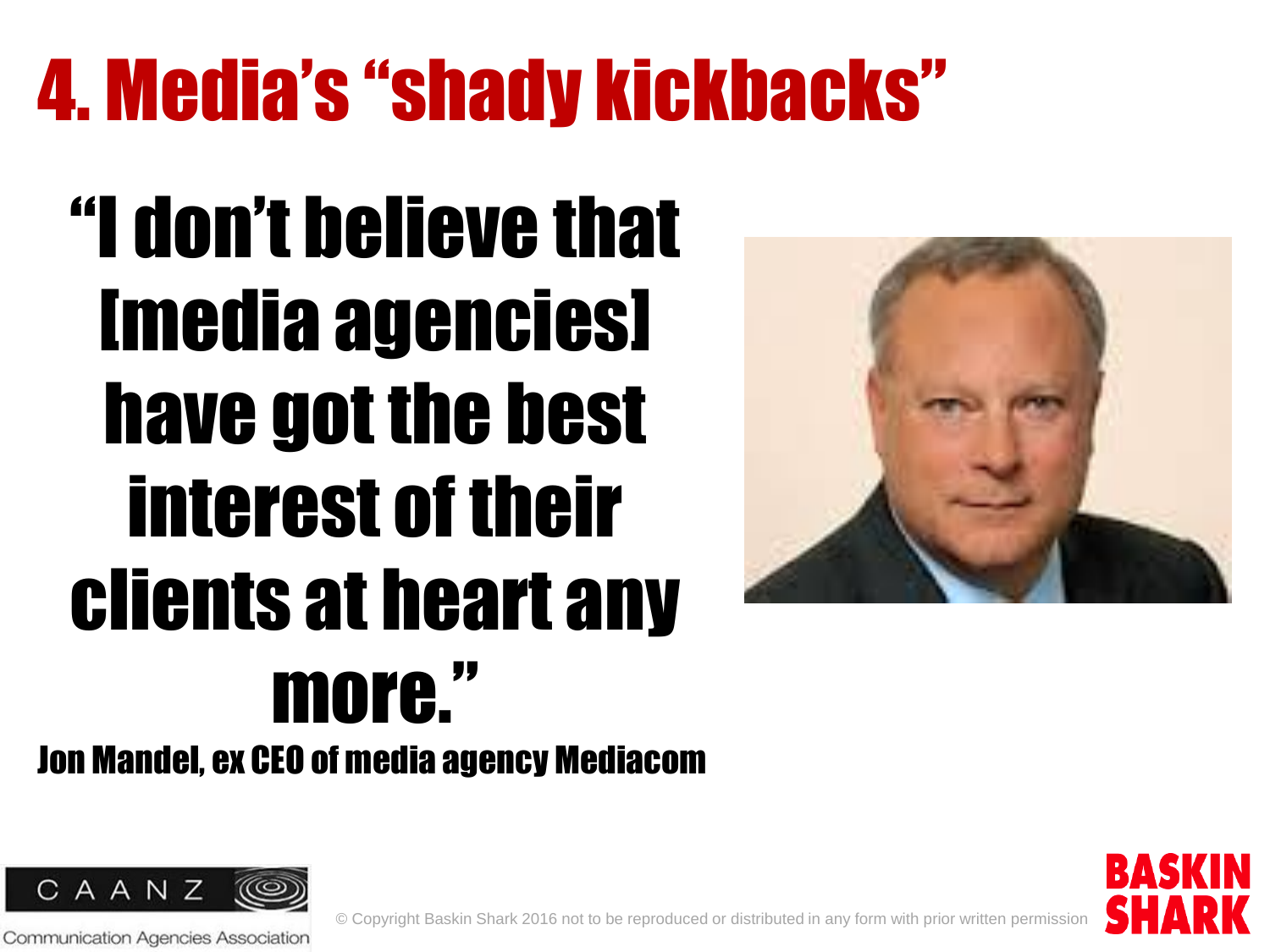## 5. Digital ad spend in decline

- **Brands are questioning their returns from** digital marketing
- P&G is moving away from Facebook 'precision targeting' and reverting to reach
- Advertisers are 'rebalancing' their spend online
- **Fear that brands have shifted money away** too quickly from traditional formats



**Communication Agencies Association**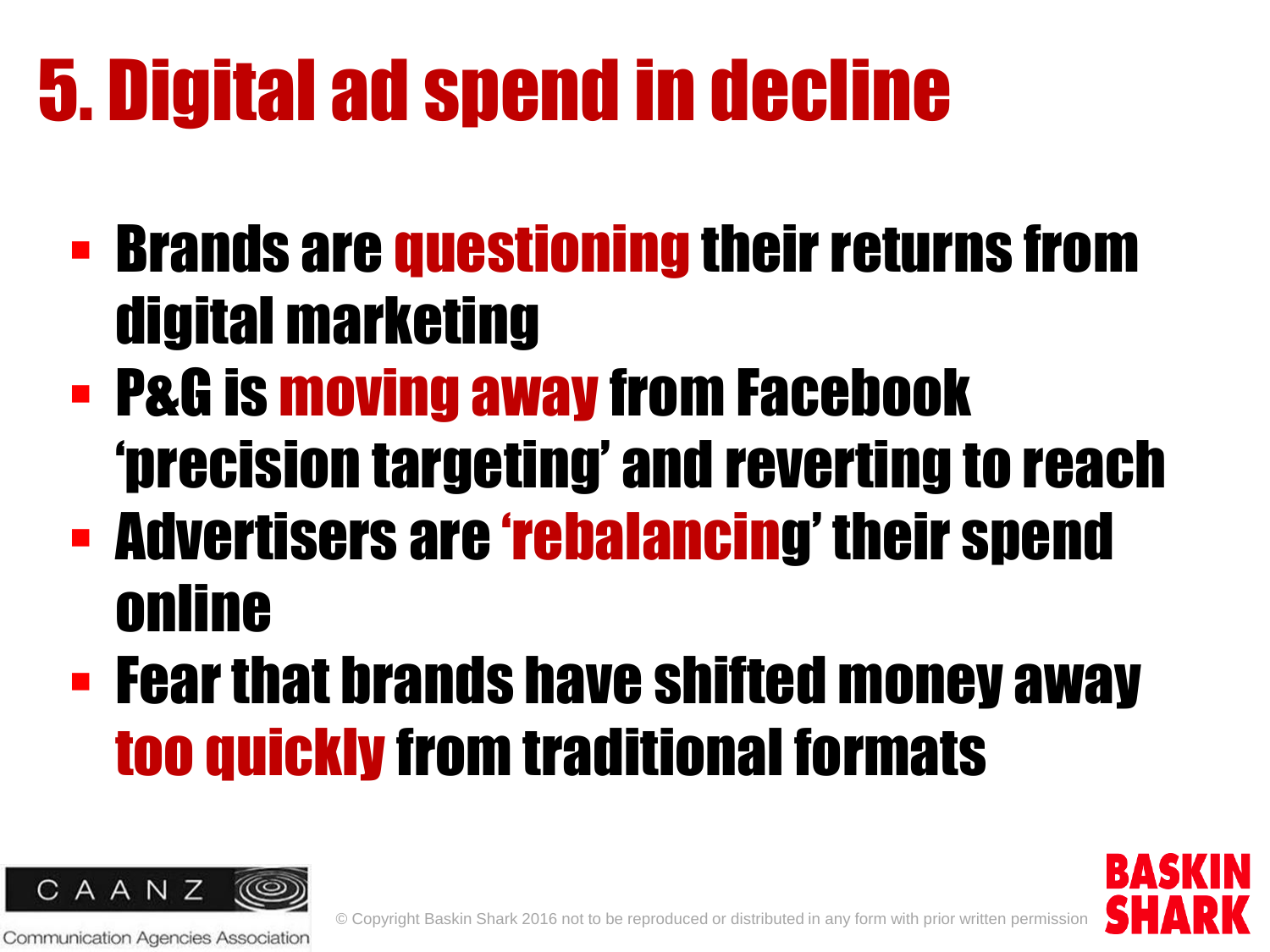## 6. Online Identity Crisis

- Growing consumer awareness of our 'unknown' online identities **- Increasing alarm at how little control** we have over how our online data is used
- **How everything we do online is stored** and retained and available for scrutiny by government and private business

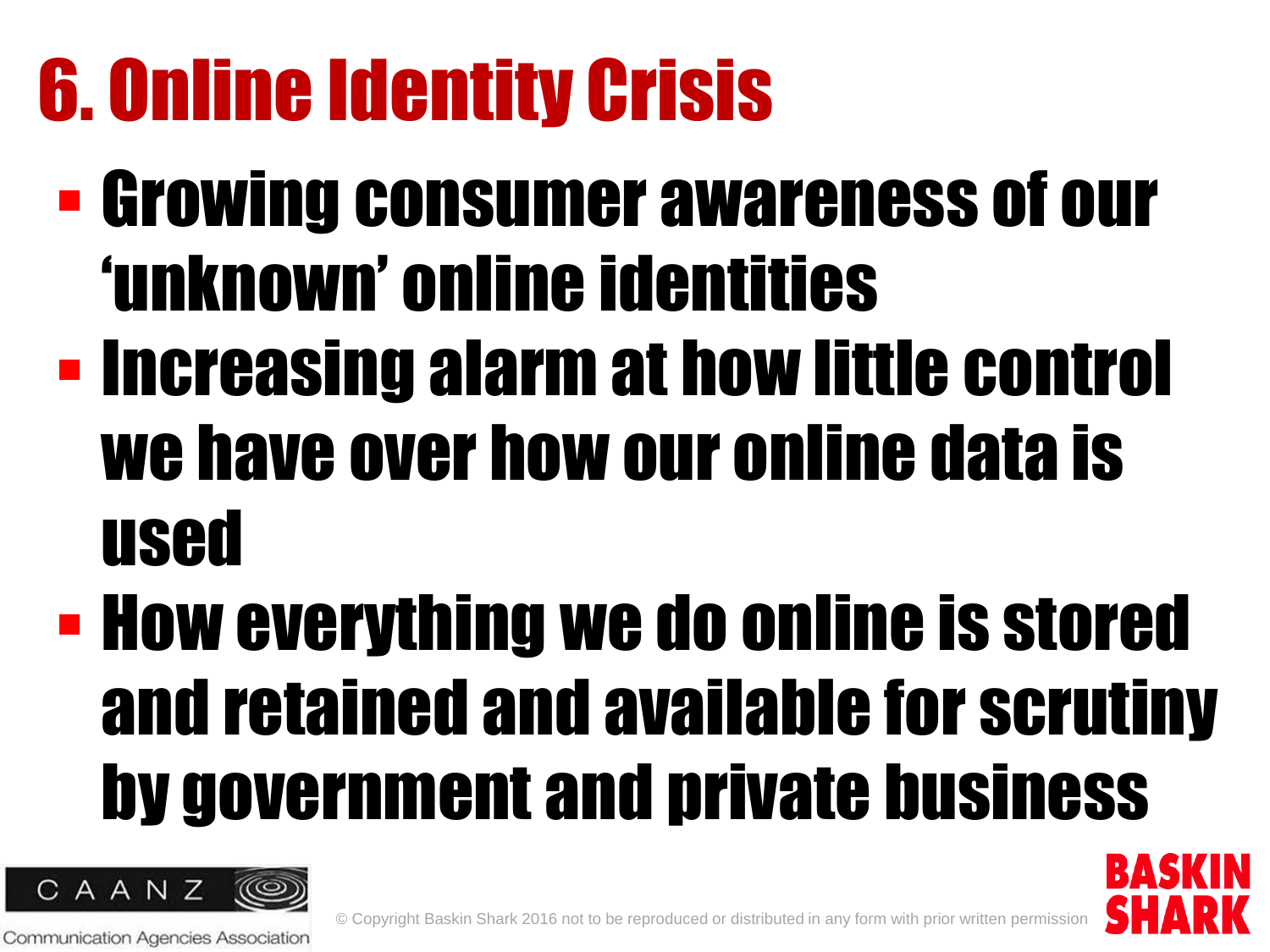#### Remember:

- Algorithms need good data and the context is key
- The fundamentals of human nature have not changed
- **Increasing nervousness about online** persona tracking is damaging the trust we have in brands



**Communication Agencies Association**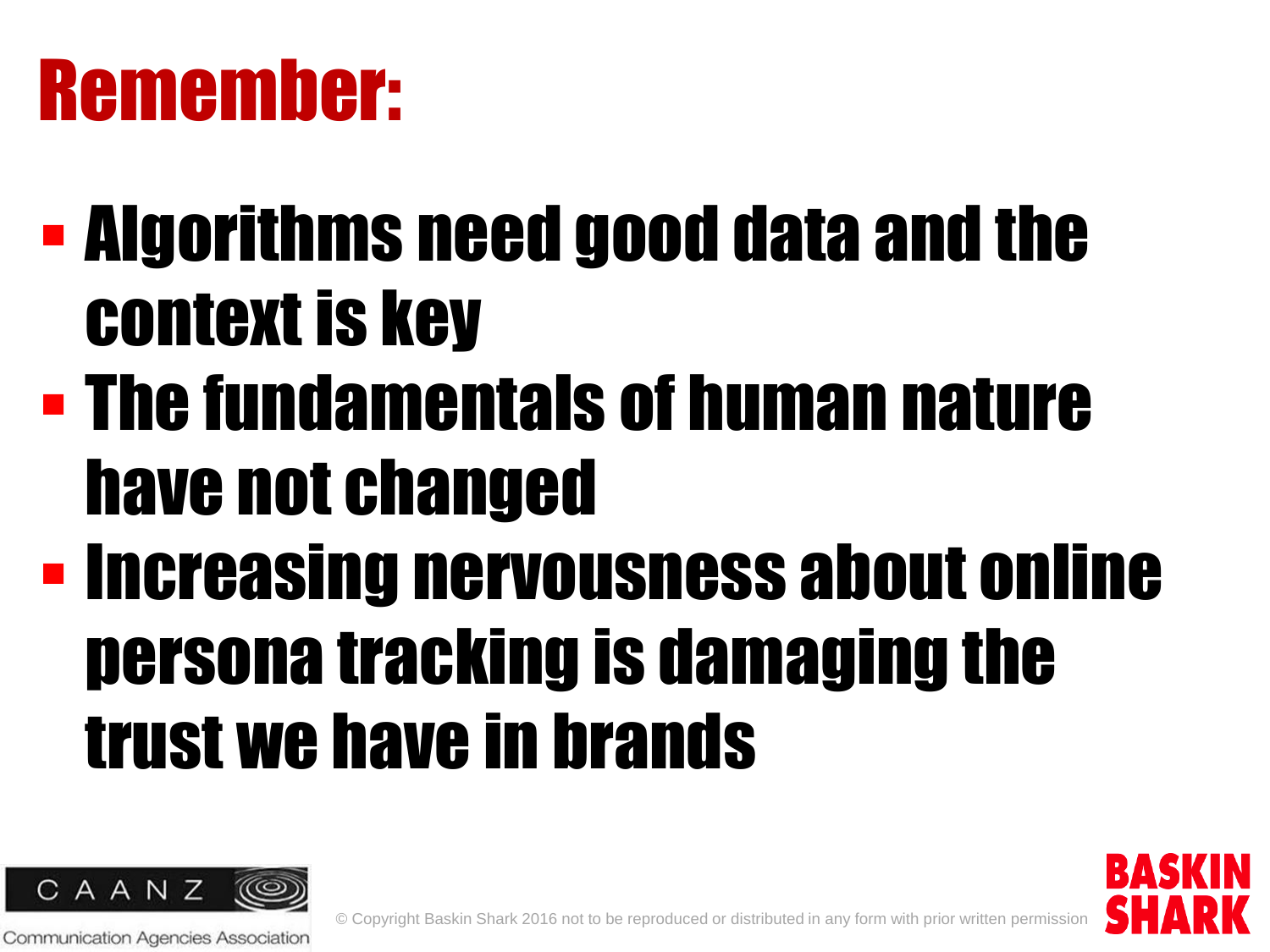## Implications for Planners

- **Beware: metrics for digital are shabby**
- Stop being obsessed by the short term
- Build your brands
- **Encourage Effie entries and judges to** look to the long-term
- Make the business case to invest more in brand building

## Know your market research onions

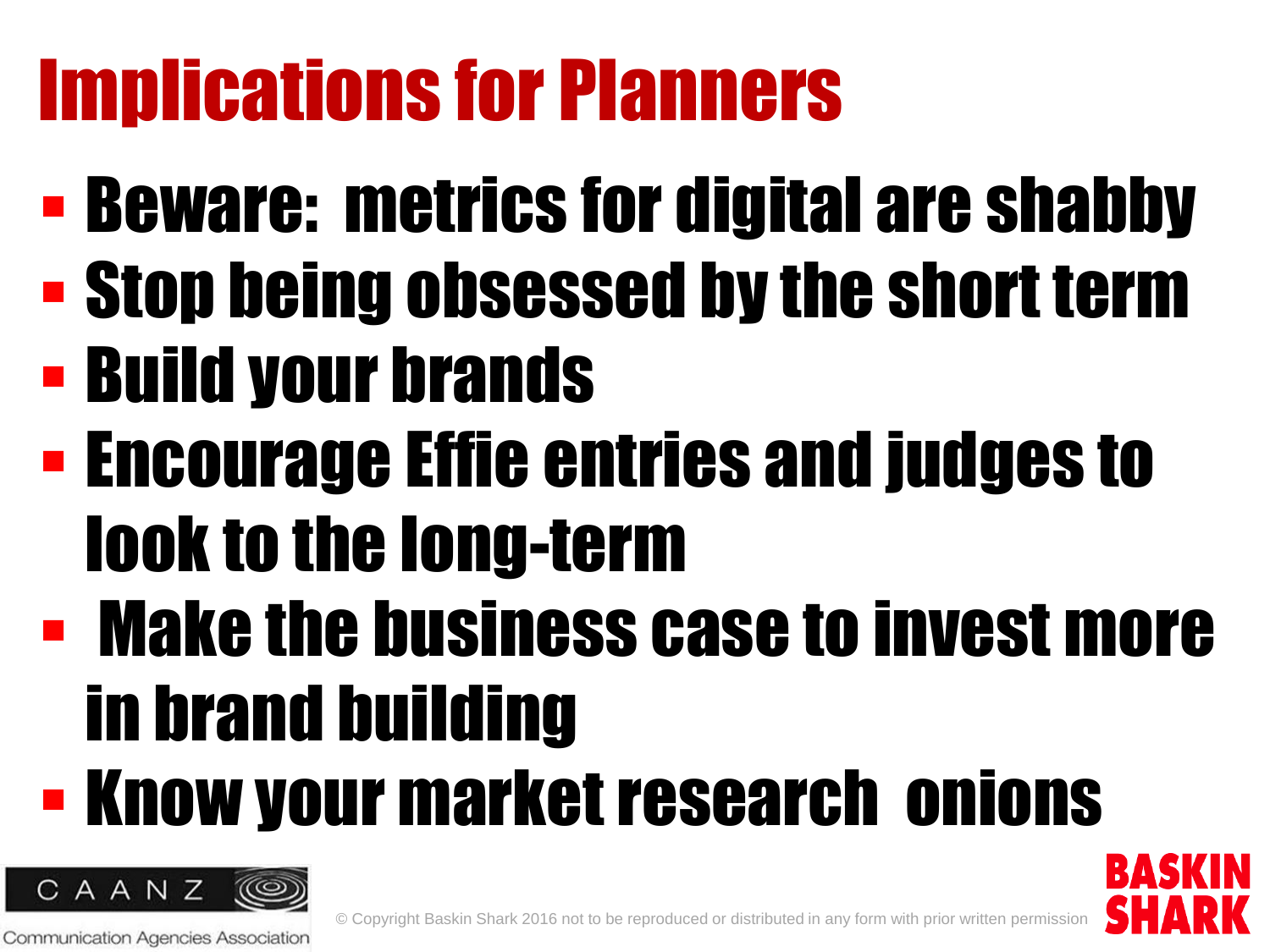#### Be a Trusted Advisor to those short tenure clients

- What you think, hmm? Yes, hmmm.
- Seek advice, you must
- **Selling that ad for** you, I am not (Planner ≠ Shill)





**Communication Agencies Association** 

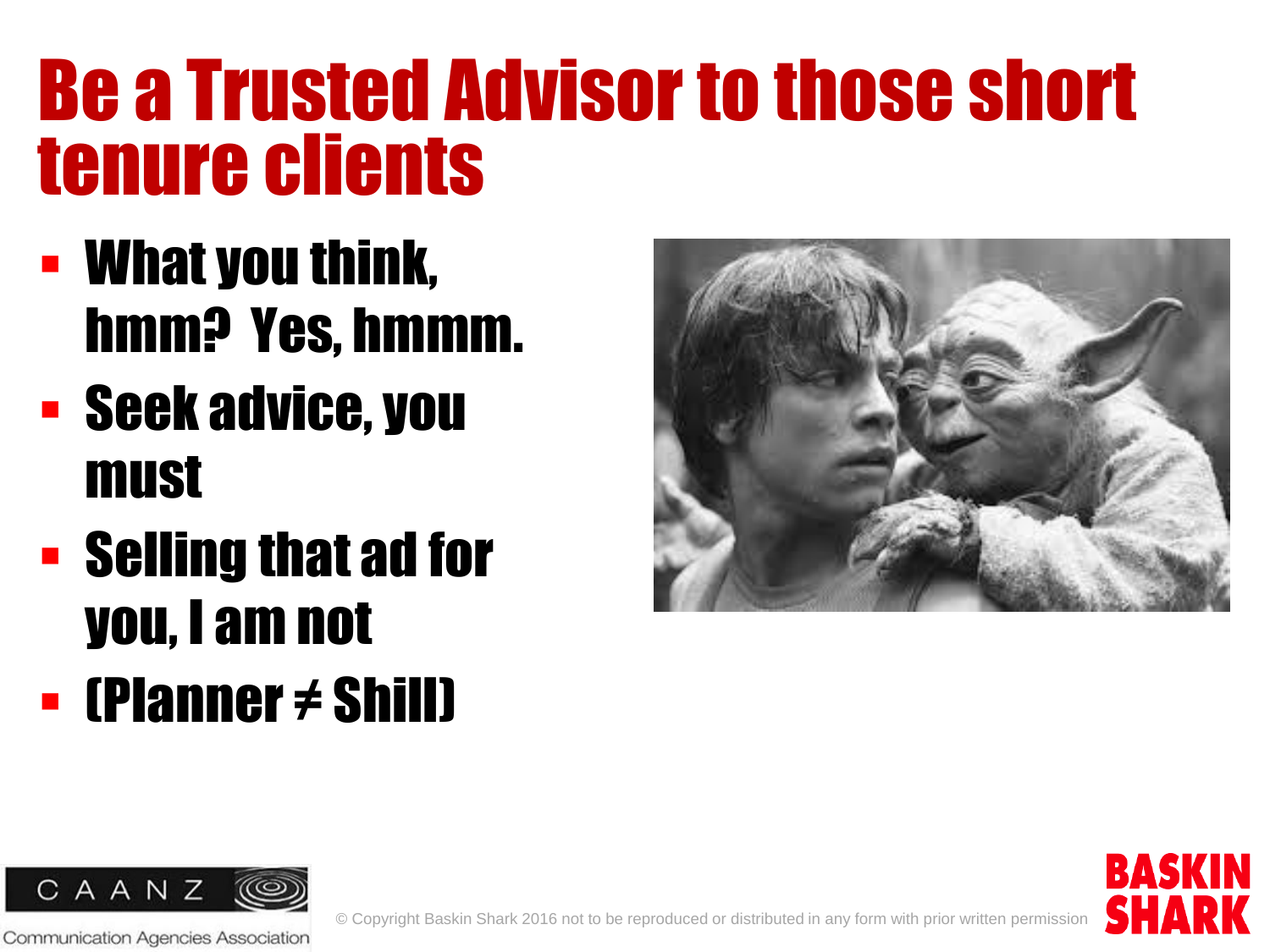#### Here's what I'd like the next international judge to see in 2017

- More great (strategic, brand) story telling
- More long term brand building cases
- **More business to business cases**
- More evidence of brand tracking investment however paltry to start with
- Considerably more heft and beef in the measurement section
- **LEARN from your wrong doings**



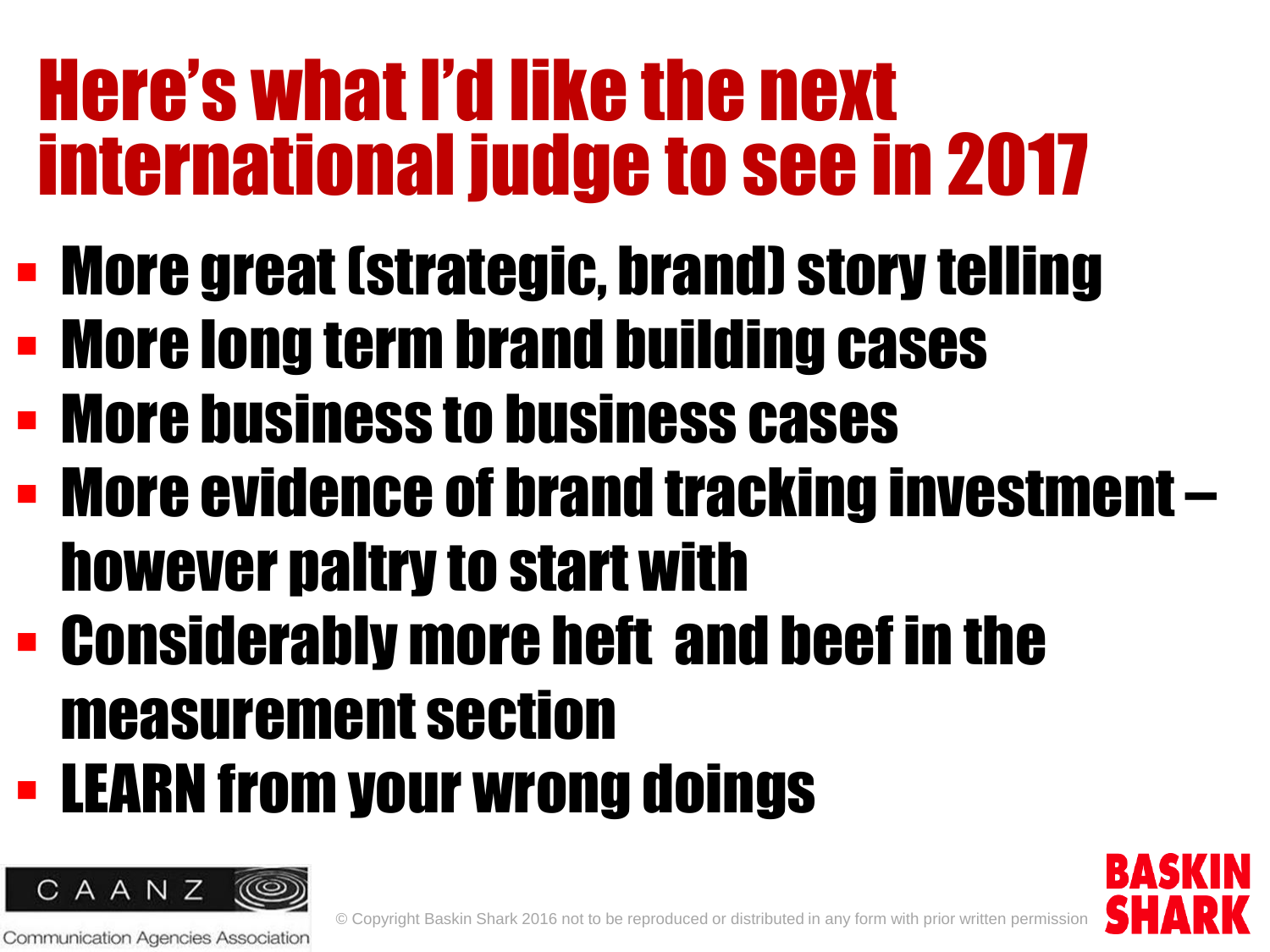#### Here's what I'd like the next 'famous' international judge to NOT see in 2017

- Any tables without base sizes or sub sample sizes
- No evidence of the exact questionnaire wording
- No data shifts tested for statistical significance (so they don't have to do it themselves)
- No schoolboy errors; if 10% of the marks are based on an ROI calculation, it's a good idea to include it
- No assertion and assumption parading as evidence
- **No attempts to prove that the Rosser Reeves fallacy** isn't one
- **No time wasting (for both authors/judges) entries**

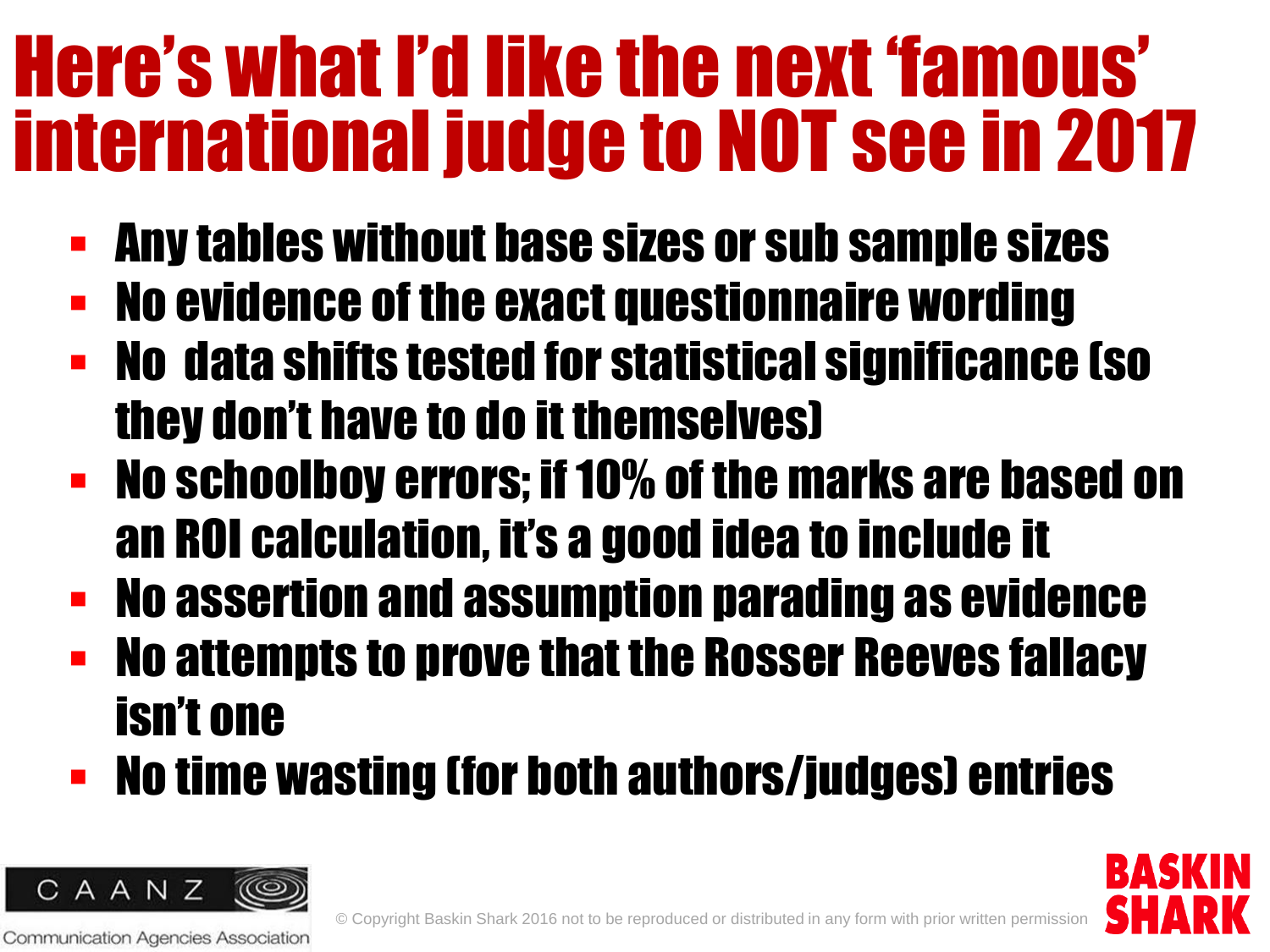#### Wisdom of Winston Churchill



#### "We have no money so we shall have to think"





© Copyright Baskin Shark 2016 not to be reproduced or distributed in any form with prior written permission